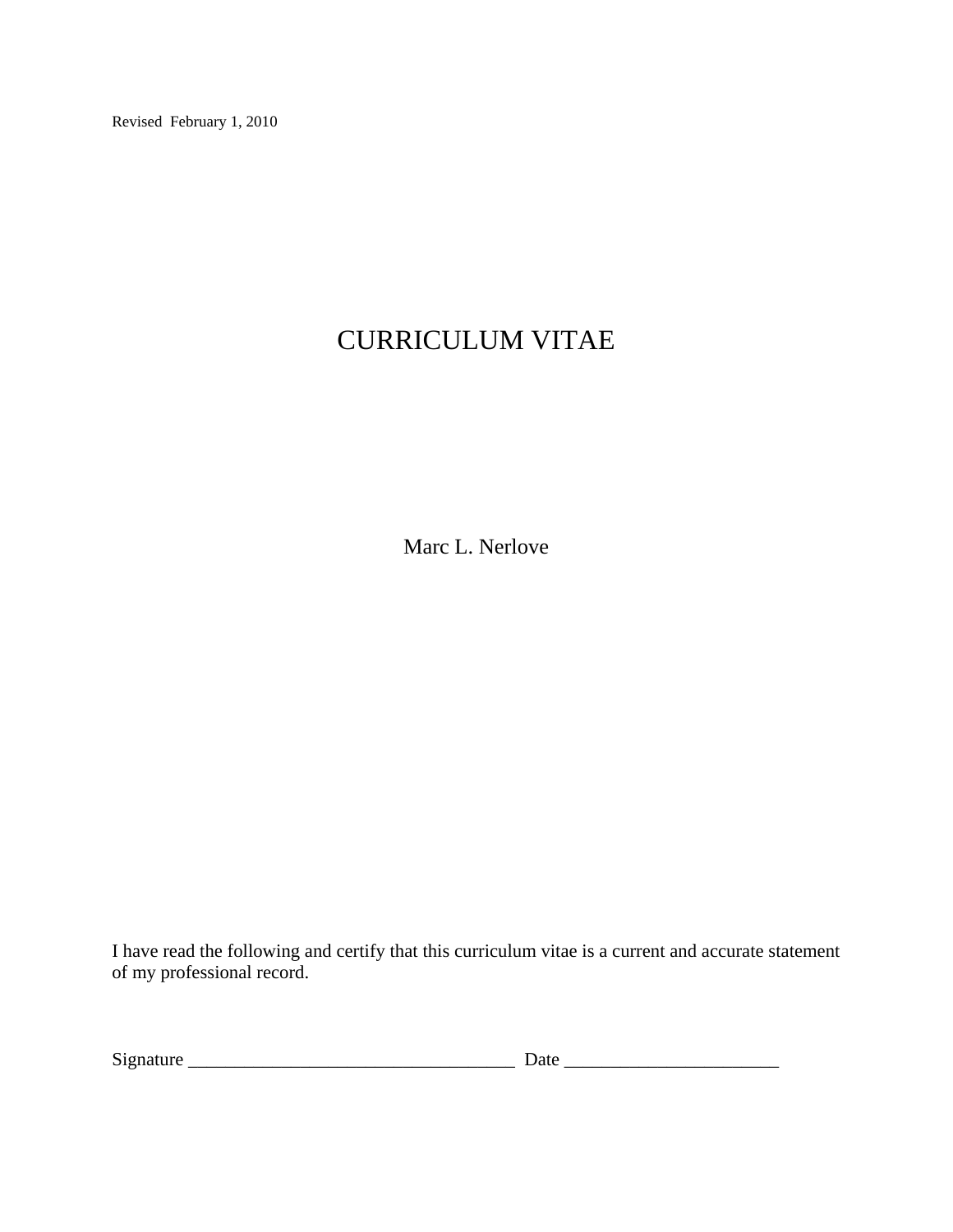Updated February 1, 2010

#### **CURRICULUM VITAE**

#### **MARC L. NERLOVE**

Office: Department of Agricultural and Resource Economics Home: 7026 Hunter Lane University of Maryland Hyattsville, MD 20782-1149 2200 Symons Hall Telephone: (301) 779-3214 College Park, MD 20742-5535 Telephone: (301) 405-1388 FAX: (301) 314-9091/9032 e-mail: mnerlove@arec.umd.edu Home page: http://faculty.arec.umd.edu/mnerlove/ Born: Chicago, Illinois, October 12, 1933

#### **EDUCATION**

The Johns Hopkins University, 1952-54, Ph.D. in Economics with distinction, 1956 Dissertation: "Estimates of the Elasticities of Supply of Corn, Cotton and Wheat." M.A. in Economics, 1955, Thesis: "The Predictive Test as a Tool for Research: The Demand for Meat in the United States."

The University of Chicago, 1949-52, in residence 1954-56 B.A., with honors in mathematics and general honors, 1952.

#### **ACADEMIC EMPLOYMENT**

| 1993-   | Professor of Agricultural and Resource Economics, University of Maryland             |
|---------|--------------------------------------------------------------------------------------|
| 1986-93 | University Professor of Economics, University of Pennsylvania                        |
| 1986-91 | Research Fellow, International Food Policy Research Institute                        |
| 1982-86 | Professor of Economics, University of Pennsylvania                                   |
| 1974-82 | Cook Professor, Northwestern University                                              |
| 1969-74 | Professor of Economics, University of Chicago                                        |
| 1965-69 | Professor of Economics, Yale University                                              |
| 1960-65 | Professor of Economics, Stanford University                                          |
| 1959-60 | Associate Professor of Economics and Agricultural Economics, University of Minnesota |
| 1958    | Visiting Lecturer, Department of Political Economy, The Johns Hopkins University     |

#### **OTHER EMPLOYMENT**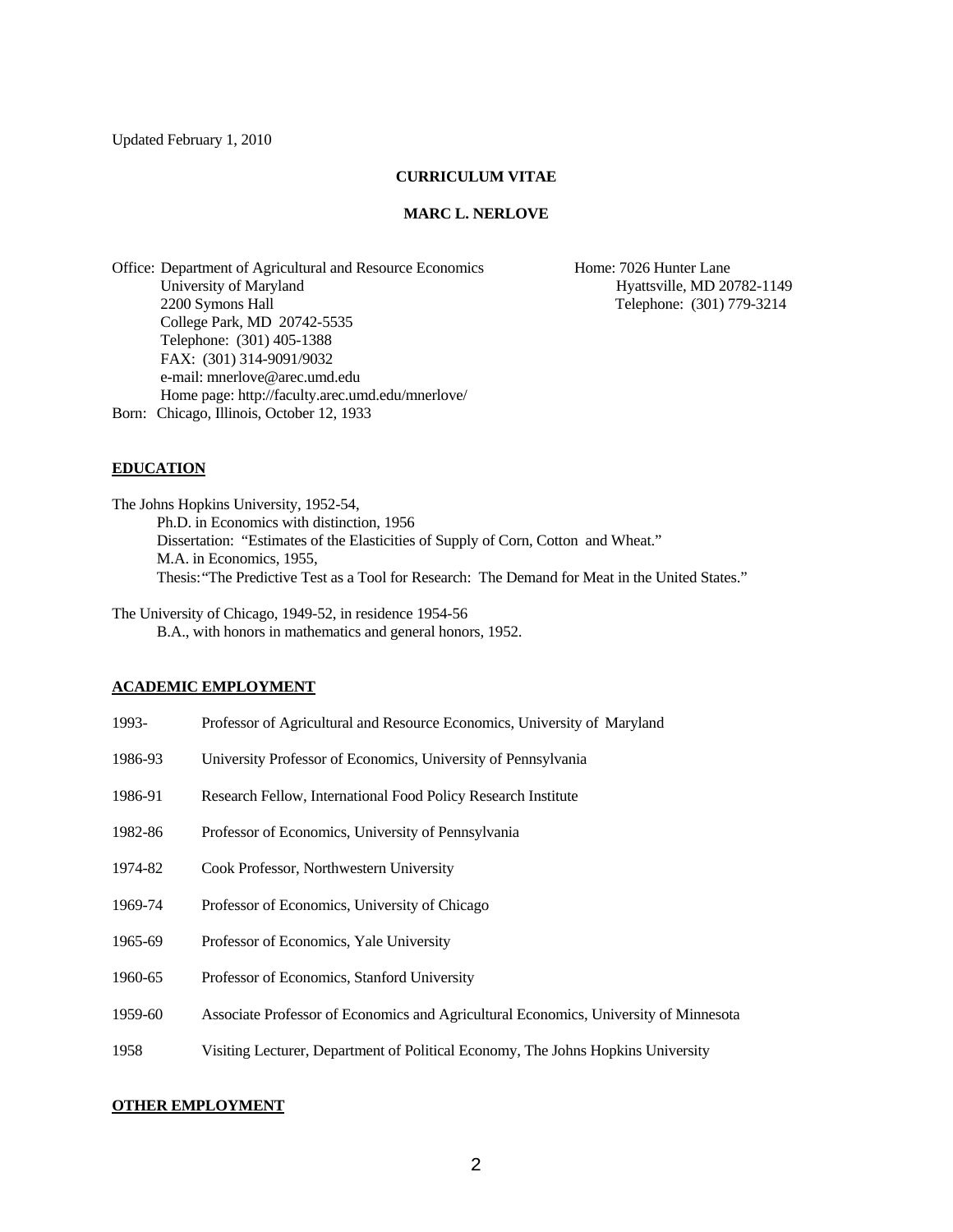| 1957-59 | First Lieutenant, United States Army                                                                        |
|---------|-------------------------------------------------------------------------------------------------------------|
| 1958    | Economist, Subcommittee on Antitrust and Monopoly, United States Senate, on loan from United States<br>Army |
| 1956-57 | Analytical Statistician, Agricultural Marketing Service, United States Department of Agriculture            |
| 1953    | Research Assistant, Cowles Commission for Research in Economics, University of Chicago                      |

# **VISITING APPOINTMENTS**

| 2002       | Forschungsinstitut zur Zukunft der Arbeit (IZA), Bonn, Germany                                             |
|------------|------------------------------------------------------------------------------------------------------------|
| 1997       | Zentrum für Europäische Wirtschaftsforschung, Mannheim, Germany                                            |
| 1996       | University of Tucumán, Argentina                                                                           |
| 1991       | University of Geneva, Switzerland                                                                          |
| 1990, 1991 | Stockholm School of Economics, Sweden                                                                      |
| 1989       | University of Bonn, Germany                                                                                |
| 1987       | Istituto di Economia, Università di Siena, Italy                                                           |
| 1984       | University of Beijing, Peoples' Republic of China                                                          |
| 1983       | Department of Statistics, Università degli Studi di<br>Firenze, Italy                                      |
| 1982       | Research Fellow, Research School of Social Science, Australian National University, Canberra,<br>Australia |
| 1980-81    | Fellow, Woodrow Wilson International Center for Scholars, Smithsonian Institution,<br>Washington, D.C.     |
| 1979       | Scholar in Residence, Rockefeller Foundation Study Center, Bellagio, Italy                                 |
| 1974-78    | Getulio Vargas Foundation, Rio de Janeiro, Brazil                                                          |
| 1971       | University of British Colombia, Canada                                                                     |
| 1968       | University of Mannheim, Federal Republic of Germany                                                        |
| 1967-68    | Frank W. Taussig Research Professor, Harvard University                                                    |
| 1958-59    | Lecturer in Political Economy, The Johns Hopkins University                                                |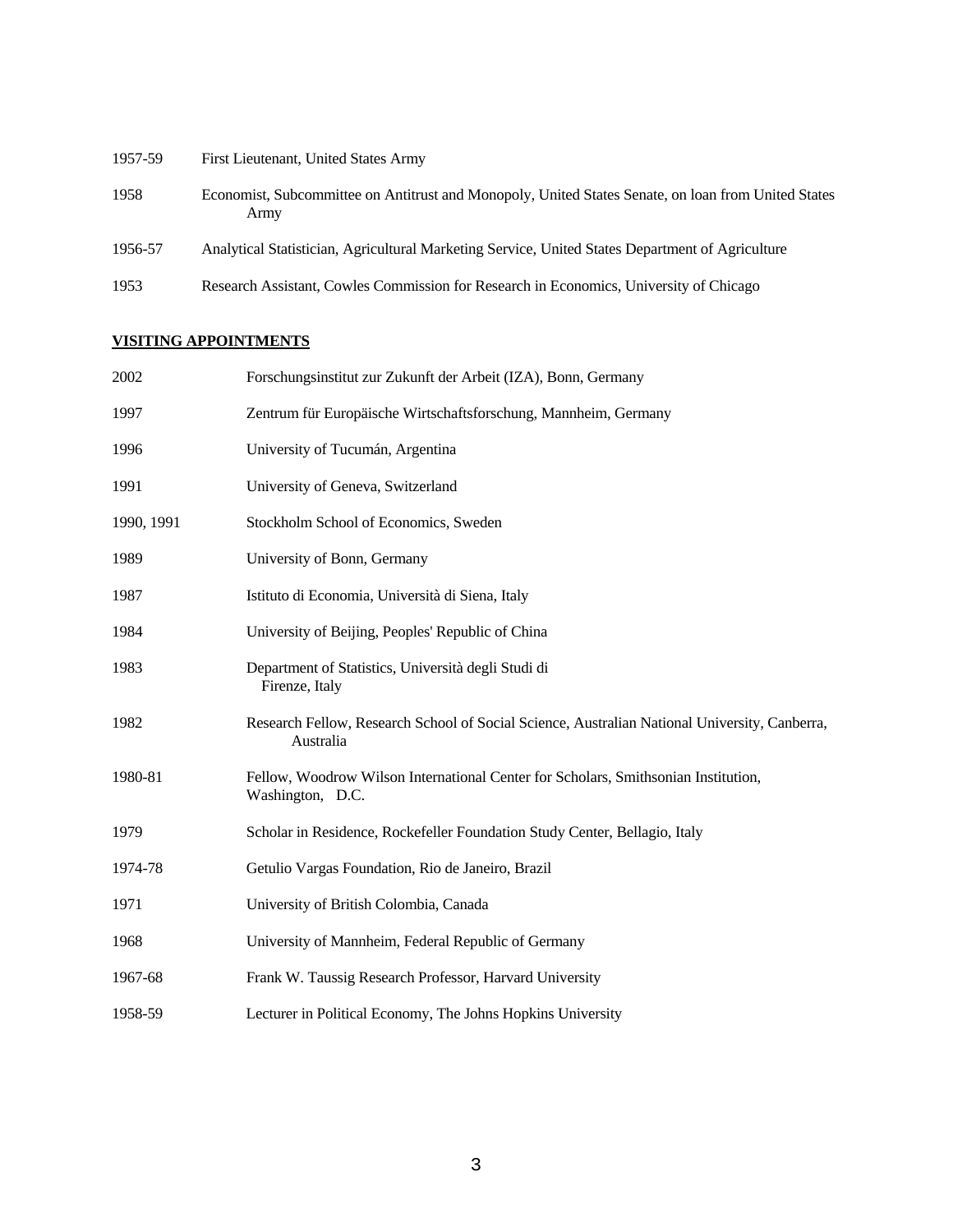#### **PRINCIPAL INVESTIGATOR**

Maryland Agricultural Experiment Station, MD-A-56,

 "The Economic Organization of Agriculture: Traditional, Modern and Transitional," 8/15/99-8/15/98. New project approved 1/1/99-12/31/03: Research on Quantitative Agricultural Development Policy Analysis and Computational Methods in Economics.

Maryland Agriculutural Experiment Station, MD-AREC-0603, New project, start date, July 1, 2009. "Agricultural Development; Economic Growth; Stochastic Simulations; Open and Closed Economies."

Thyssen Foundation, 1987-89.

Dun & Bradstreet, for establishment of a U.S. Business Test, 1985-89.

Stiftung Volkswagenwerk, 1984-87.

National Science Foundation Grants to Stanford University, Yale University, University of Chicago, Northwestern University, University of Pennsylvania, 1960-88, and 1990-92.

National Institute of Child Health and Human Development Grant to Northwestern University, 1979-81.

National Institute on Aging Grants to Northwestern University and the University of Pennsylvania, 1981-83.

Rockefeller Foundation Grant to the University of Chicago and Northwestern University, 1970-79.

NATO Research grant, 1976-79.

#### **INTERVIEW**

"The ET Interview: Professor Marc Nerlove," by Eric Ghysels. *Econometric Theory, 9*: 117-143, 1993.

#### **PUBLICATIONS**

#### **A. Books and Monographs**

*Distributed Lags and Demand Analysis*, Agricultural Handbook No. 141. Washington, D.C.: Government Printing Office, 1958.

*The Dynamics of Supply: Estimation of Farmers' Response to Price*. Baltimore: The Johns Hopkins Press, 1958.

*Estimation and Identification of Cobb-Douglas Production Functions*. Chicago/Amsterdam: Rand McNally/North Holland, 1965.

*Selected Readings in Econometrics from Econometrica*, edited with J.W. Hooper. Cambridge: MIT Press, 1970.

*Scientific Papers of Tjalling C. Koopmans*, edited with M. Beckmann and C.F. Christ. Heidelberg: Springer-Verlag, 1970.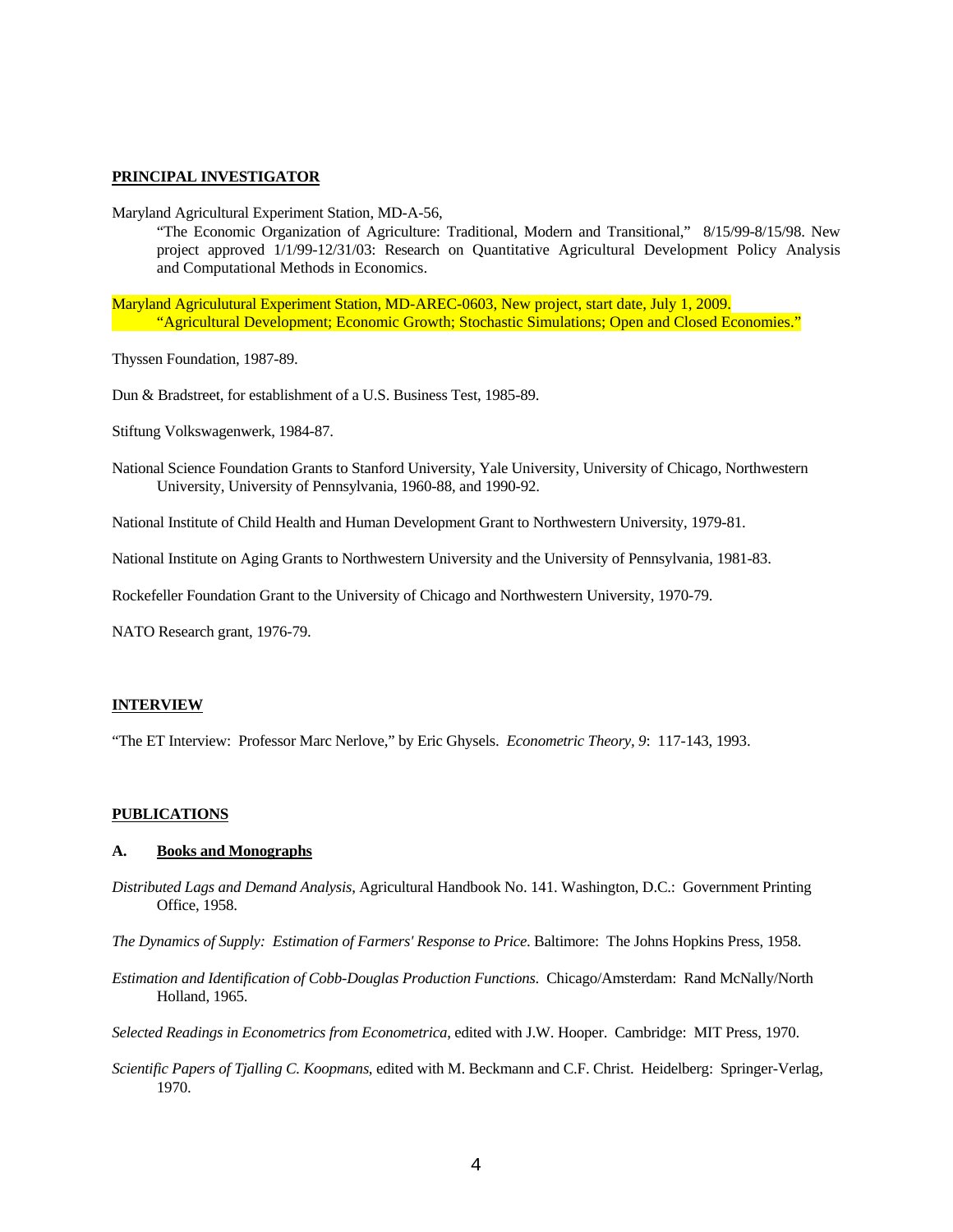- *Love and Life between the Censuses: A Model of Family Decision Making in Puerto Rico, 1950-60,* with T.P. Schultz, RAND Corporation RM-6332-AID. Santa Monica: RAND Corporation, 1970. 105 pp. (Available from the RAND Corporation Bookstore at [http://www.rand.org/pubs/research\\_memoranda/RM6322/](http://www.rand.org/pubs/research_memoranda/RM6322/) )
- *Univariate and Multivariate Log-Linear and Logistic Models,* (with S.J. Press), RAND Corporation R-1306-EDA/NIH. Santa Monica: RAND Corporation, 1973. 134 pp. (Free download at <http://www.rand.org/pubs/reports/2006/R1306.pdf>)
- \**Methodology for Subjective Assessment of Technological Advancement,* (with S. J. Press and A. J. Harman), RAND Corporation Research Report R- 1375, 1975, 104pp. (Available from the RAND Corporation Bookstore, at [http://www.rand.org/pubs/reports/R1375/\)](http://www.rand.org/pubs/reports/R1375/)
- *Analysis of Economic Time Series: A Synthesis*, with D.M. Grether and J.L. Carvalho. New York: Academic Press, Inc., 1979. Revised Edition 1995.
- *Quantitative Economics and Development: Essays in Memory of Ta-Chung Liu,* edited with L.R. Klein and S.C. Tsiang. New York: Academic Press, Inc., 1980.
- *The Supply Response for Rubber in Sri Lanka: A Preliminary Analysis,* with M.J. Hartley and R.K. Peters. World Bank Staff Working Paper No. 657. Washington, D.C.: International Bank for Reconstruction and Development, 1984. 82 pp.
- *Household and Economy: Welfare Economics of Endogenous Fertility*, with A. Razin and E. Sadka. New York: Academic Press, Inc., 1987.
- *Population Policy and Individual Choice: A Theoretical Analysis*, with A. Razin and E. Sadka. Washington, D.C.: International Food Policy Research Institute, Research Report 60, 1987.
- *Issues in Contemporary Economics: Macroeconomics and Econometrics*, edited for the International Economic Association. London: Macmillan, 1991.
- *The Role of Product Mix and Farm-Level Diversification in the Adoption of Modern Technology: The Case of the Zona da Mata, Minas Gerais, Brazil* (with S. Vosti and W. Basel). Washington: International Food Policy Research Institute, Research Report 104, 1996. (May be ordered from IFPRI at <http://www.ifpri.org/pubs/abstract/abstr104.htm>)

*Essays on Panel Data Econometrics,* New York: Cambridge University Press, 2002.

#### **B. Articles**

"On the Theory of Games," Student Essay Annual, 1: 79-98. Chicago, University of Chicago Press, 1952.

- "Estimates of the Elasticities of Supply of Selected Agricultural Commodities," Journal of Farm Economics, 38: 492- 509, 1956.
- "Effects of Serial Correlation in the Error Terms," Analytical Tools for Studying Demand and Price Structures, Agricultural Handbook No. 146 (R.J. Foote, ed.): 148-69. Washington: U.S. Government Printing Office, 1958.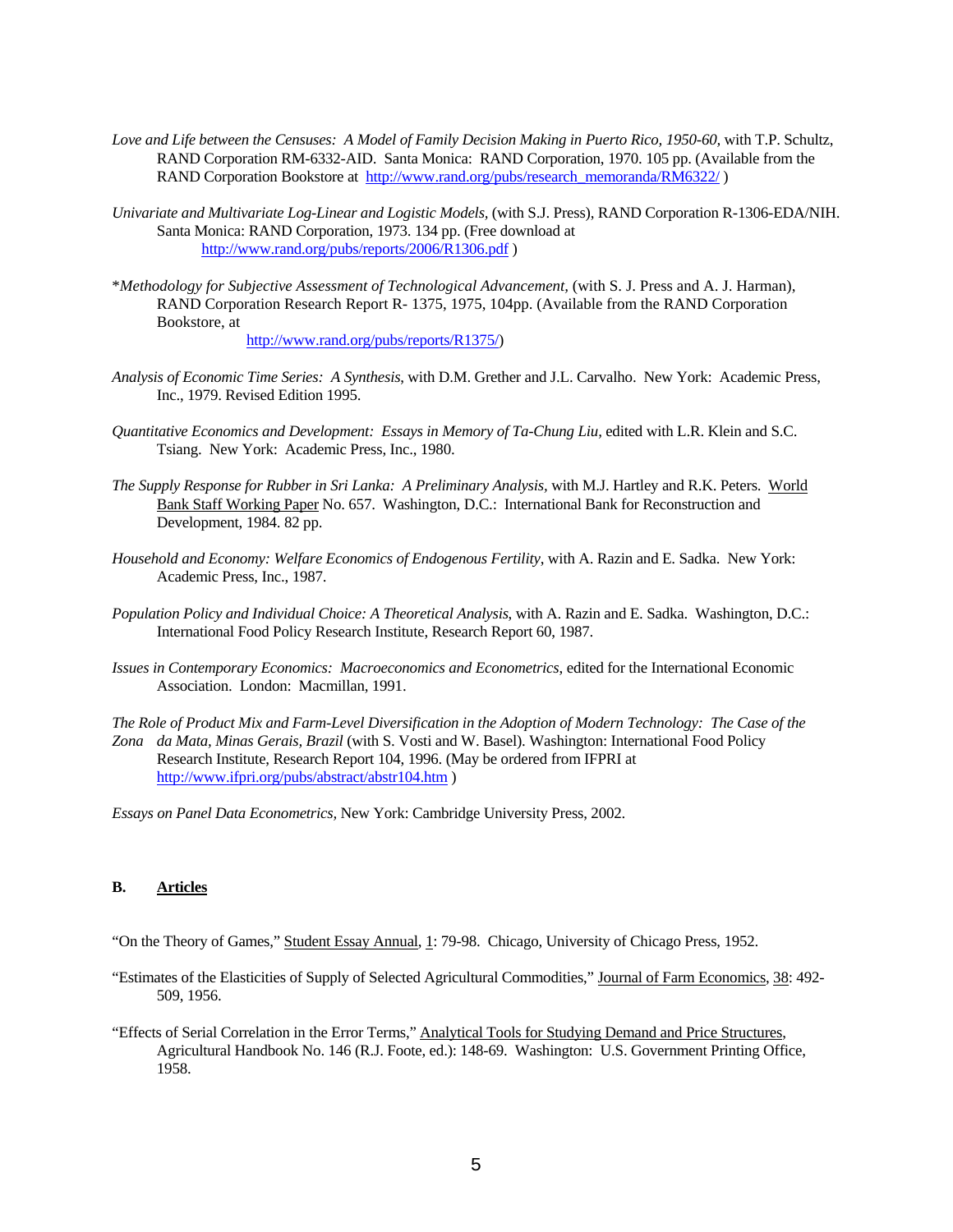- "Derived Demand Equations, Partially-Reduced Form Equations, and the Estimation of Demand at Different Market Levels," Analytical Tools for Studying Demand and Price Structures, Agricultural Handbook No. 146 (R.J. Foote, ed.): 100-10. Washington: U.S. Government Printing Office, 1958.
- "The Implications of Friedman's Permanent Income Hypothesis for Demand Analysis," Agricultural Economics Research, 10: 1-14, 1958.
- "Adaptive Expectations and Cobweb Phenomena," Quarterly Journal of Economics, 72: 227-40, 1958.
- "Distributed Lags and the Estimation of Long-Run Supply and Demand Elasticities: Theoretical Considerations," Journal of Farm Economics, 40: 301-11, 1958.
- "Statistical Estimation of Long-Run Elasticities of Supply and Demand" (with W. Addison), Journal of Farm Economics, 40: 861-80, 1958.
- "The Analysis of Changes in Agricultural Supply: Problems and Approaches" (with K.L. Bachman), Journal of Farm Economics, 42: 531-54, 1960.
- "Time-Series Analysis of the Supply of Agricultural Products," Agricultural Supply Functions: 31-60 (E.O. Heady, et al., eds.). Ames: Iowa State University Press, 1961.
- "Advertising without Supply Control: Preliminary Findings of a Study of the Demand for Oranges" (with F.V. Waugh), Journal of Farm Economics, 43: 813-37, 1961.
- Testimony before the Interstate Commerce Commission, Finance Docket No. 21314. San Francisco, November 17, 1961.
- "A Quarterly Econometric Model for the U.K.: A Review Article," American Economic Review, 52: 154-76, 1962.
- "Optimal Advertising Policy under Dynamic Conditions" (with K.J. Arrow), Economica, 29(NS): 129-42, 1962.
- "Returns to Scale in Electricity Supply," Chapter 7 of Measurement in Economics: 167-98 (C. Christ, et al, eds.). Stanford: Stanford University Press, 1963.
- "On the Optimality of Adaptive Forecasting" (with S. Wage), Management Science, 10: 207-24, 1964.
- "Spectral Analysis of Seasonal Adjustment Procedures," Econometrica, 32: 241-86, 1964.
- "Two Models of the British Economy: A Fragment of a Critical Survey," International Economic Review, 6: 127-81, 1965.
- "Spectral Comparisons of Two Seasonal Adjustment Procedures," Journal of the American Statistical Association, 60: 442-91, 1965.
- "Use of the Durbin-Watson Statistic in Inappropriate Situations" (with K. Wallis), Econometrica, 34: 235-8, 1966.
- "A Tabular Survey of Macro-Econometric Models," International Economic Review, 7: 127-75, 1966.
- "Pooling Cross-Section and Time-Series Data in the Estimation of a Dynamic Model: The Demand for Natural Gas" (with P. Balestra), Econometrica, 34: 585-612, 1966.
- "Forecasting Nonstationary Economic Time Series" (with D. Couts and D. Grether), Management Science (Ser. A), 13: 1-21, 1966.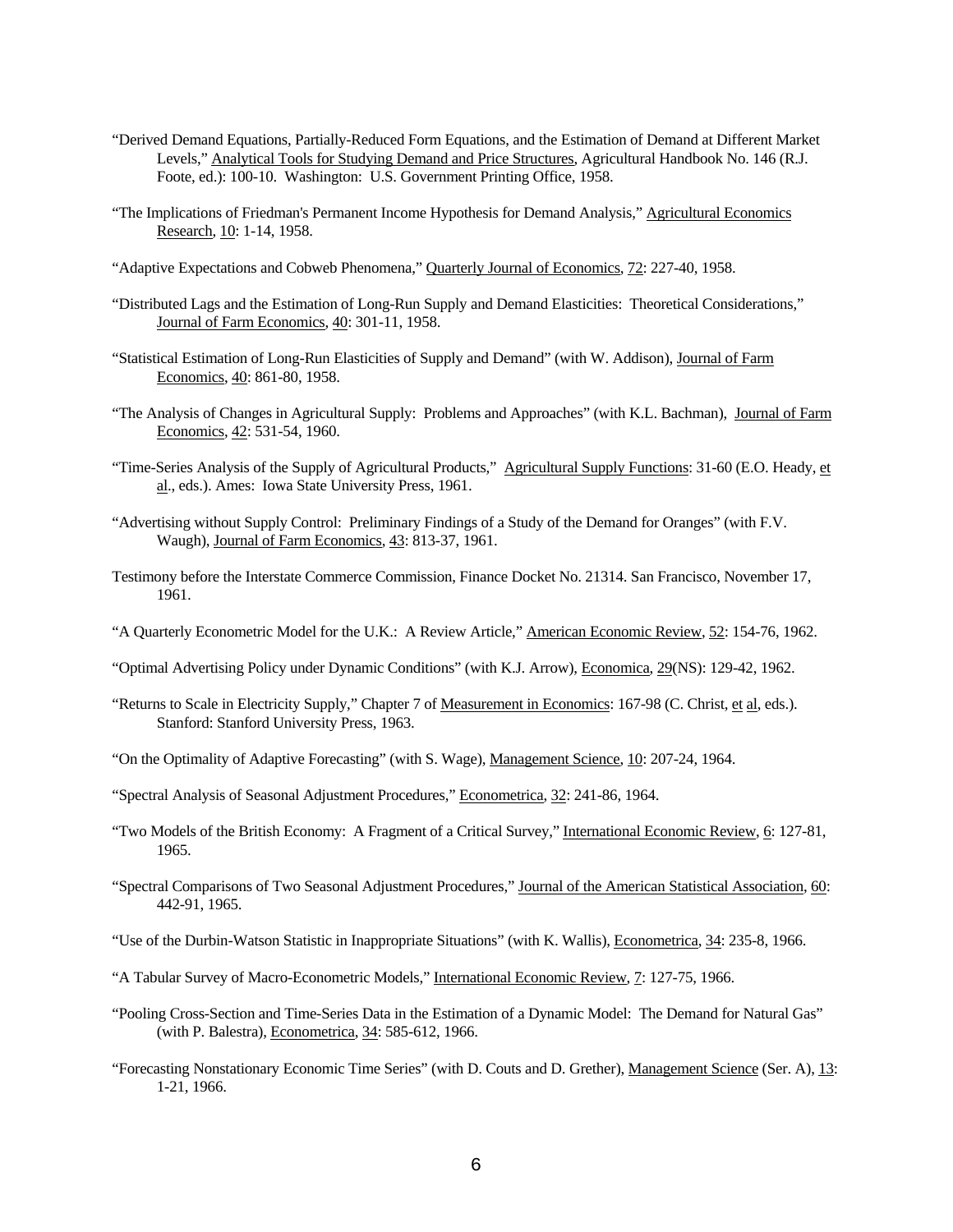- "Distributed Lags and Unobserved Components in Economic Time Series," Ten Economic Studies in the Tradition of Irving Fisher: 127-69 (W. Fellner, ed.). New York: John Wiley and Sons, 1967.
- "Recent Empirical Studies of the CES and Related Production Functions," The Theory and Empirical Analysis of Production: 55-122 (M. Brown, ed.). New York: National Bureau of Economic Research, 1967.
- "Notes on the Derived Demand and Production Relations Included in Macro-Econometric Models," International Economic Review, 8: 223-42, 1967.
- "Experimental Evidence on the Estimation of Dynamic Economic Relations from a Time-Series of Cross Sections," Economic Studies Quarterly, 18: 42-74, 1967.
- "Distributed Lags," International Encyclopedia of the Social Sciences, II: 214-17. New York: The Macmillan Co., 1968.
- "Factors Affecting Differences among Rates of Return on Investments in Individual Common Stocks," Review of Economics and Statistics, 50: 312-31, 1968.
- "A Long-Run Cost Function for the Local Air Service Industry: An Experiment in Nonlinear Estimation" (with G. Eads and W. Raduchel), Review of Economics and Statistics, 51: 258-70, 1969.
- "Some Properties of 'Optimal' Seasonal Adjustment" (with D.M. Grether), Econometrica, 38: 682-703, 1970.
- "Further Evidence on the Estimation of Dynamic Economic Relations from a Time Series of Cross-Sections," Econometrica, 39: 359-82, 1971.
- "On the Structure of Serial Dependence in Some U.S. Price Series," The Econometrics of Price Determination (O. Eckstein, ed.): 60-115. Washington: Board of Governors of the Federal Reserve System, 1972.
- "Lags in Economic Behavior," Econometrica, 40: 221-51, 1972.
- "On Tuition and the Costs of Higher Education: Prolegomena to a Conceptual Framework," Journal of Political Economy, Supp. 80: S178-S218, 1972.
- "Love and Life Between the Censuses" (with T.P. Schultz), Structural-Equation Models in the Social Sciences (A.S. Goldberger, ed.): 317-28. New York: Seminar Press, 1973.
- "Household and Economy: Toward a New Theory of Population and Economic Growth," Journal of Political Economy, Supp. 82: S200-S218, 1974.
- "Economic Growth and Population: Perspectives of the 'New Home Economics'," Agricultural Development Council, Inc., Occasional Series, 1974.
- "Some Problems in the Use of Income-Contingent Loans for the Finance of Higher Education," Journal of Political Economy, 83: 157-83, 1975.
- "Ta-Chung Liu, 1914-1975" (with L.R. Klein and S.C. Tsiang), Econometrica, 45(2): 527-30, 1977.
- "População e Desenvolvimento Econômico," Revista Brasileira de Economia, 32(1): 5-18, 1978.
- "Econometric Analysis of Longitudinal Data: Approaches, Problems and Prospects", L'Econométrie des Données Individuelles Temporelles, Annales de l'INSEE, 30-31: 7-22, 1978.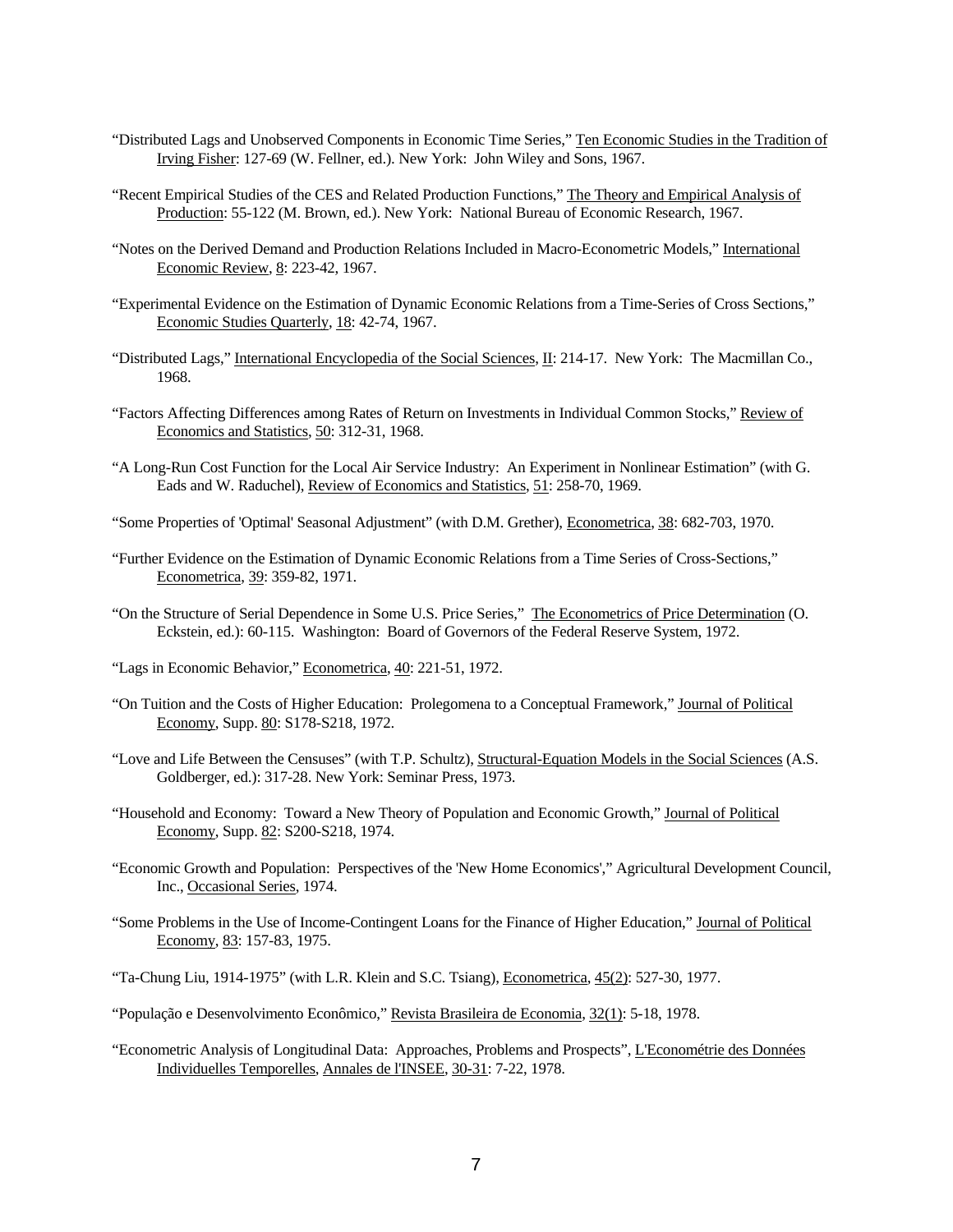- "Modèles Log-Linéaires pour l'Analyse des Données Qualitatives: Application à l'Etude des Enquêtes de Conjoncture de l'INSEE et de l'Ifo" (with H. Koenig and G. Oudiz), Annales de l'INSEE, 36: 31-83, 1979.
- "The Dynamics of Supply: Retrospect and Prospect," American Journal of Agricultural Economics, 61: 874-88, 1979.
- "Micro-Analysis of Realizations, Plans and Expectations in the Ifo Business Test by Multivariate Log-Linear Probability Models" (with H. Koenig), Business Cycle Analysis, papers presented at the 14th CIRET Conference Proceedings, Lisbon, 1979: 187-226 (W.H. Strigel, ed.). Westmead, England: Gower Publishing Company, 1980.
- "Unobserved-Components Models for Economic Time Series," Problems of Time Series Analysis: 9-40 (M. Nerlove, S. Heiler, H.J. Lenz, B. Schips and H. Gabers, eds.), Gesellschaft, Recht, Wirtschaft, Vol. 3. Mannheim, Wien, Zurich: Bibliographisches Institut, 1980.
- "Women's Life-Cycle Time Allocation: An Econometric Analysis" (with E. Lehrer), Women's Policy Studies, 5: 149- 68 (S.F. Berk, ed.). Sage Publications, 1980.
- "Child Spacing and Numbers: An Empirical Analysis" (with A. Razin and the asssistance of W. Joerding and E. Lehrer), Essays in the Theory and Measurement of Consumer Behavior: 297-324 (A. Deaton, ed.). Cambridge University Press, 1981.
- "The Impact of Female Work on Family Income Distribution in the United States: Black-White Differentials" (with E. Lehrer), Review of Income and Wealth, 27(4): 423-31, 1981.
- "The Labor Supply and Fertility Behavior of Married Women: A Three-Period Model" (with E. Lehrer), Research in Population Economics, 3: 123-45, 1981.
- "Micro-Analysis of Realizations, Plans, and Expectations in the Ifo and INSEE Business Tests by Multivariate Log-Linear Probability Models" (with H. Koenig and G. Oudiz), Proceedings of the Econometric Society European Meeting, 1979: 393-420 (E.G. Charatsis, ed.). Amsterdam: North Holland Publishing Co., 1981.
- "On the Formation of Price Expectations: An Analysis of Business Test Data by Log-Linear Probability Models" (with H. Koenig and G. Oudiz), European Economic Review, 16: 103-38, 1981.
- "An Econometric Analysis of the Fertility and Labor Supply of Unmarried Women" (with E. Lehrer), Research in Population Economics, 4: 217-35, 1982.
- "The Impact of Female Life Cycle Time Allocation Decisions on Income Distribution among Families" (with E. Lehrer), pp. 274-89, Human Resources Employment and Development, Vol. 3 of The Problems of Developed Countries and the International Economy (B.A. Weisbrod and H. Hughes, eds.). London: Macmillan, 1982.
- "Population Size and the Social Welfare Functions of Bentham and Mill" (with A. Razin and E. Sadka), Economic Letters, 10: 61-4, 1982.
- "Improving the Quality of Forecasts from Anticipations Data" (with H. Koenig and G. Oudiz), International Research on Business Cycle Surveys: 93-152 (H. Laumer and M. Ziegler, eds.). Hampshire, England: Gower Publishing Co., 1982.
- "Die Analyse mikrooekonomischer Konjunkturtest-Daten mit log-linearen Wahrscheinlichkeits-modellen: Eine Einfuehrung" (with H. Koenig and G. Oudiz), Ifo-Studien, 28: 155-91, 1982/83.

"Expectations, Plans and Realizations in Theory and Practice," Econometrica, 51: 1251-79, 1983.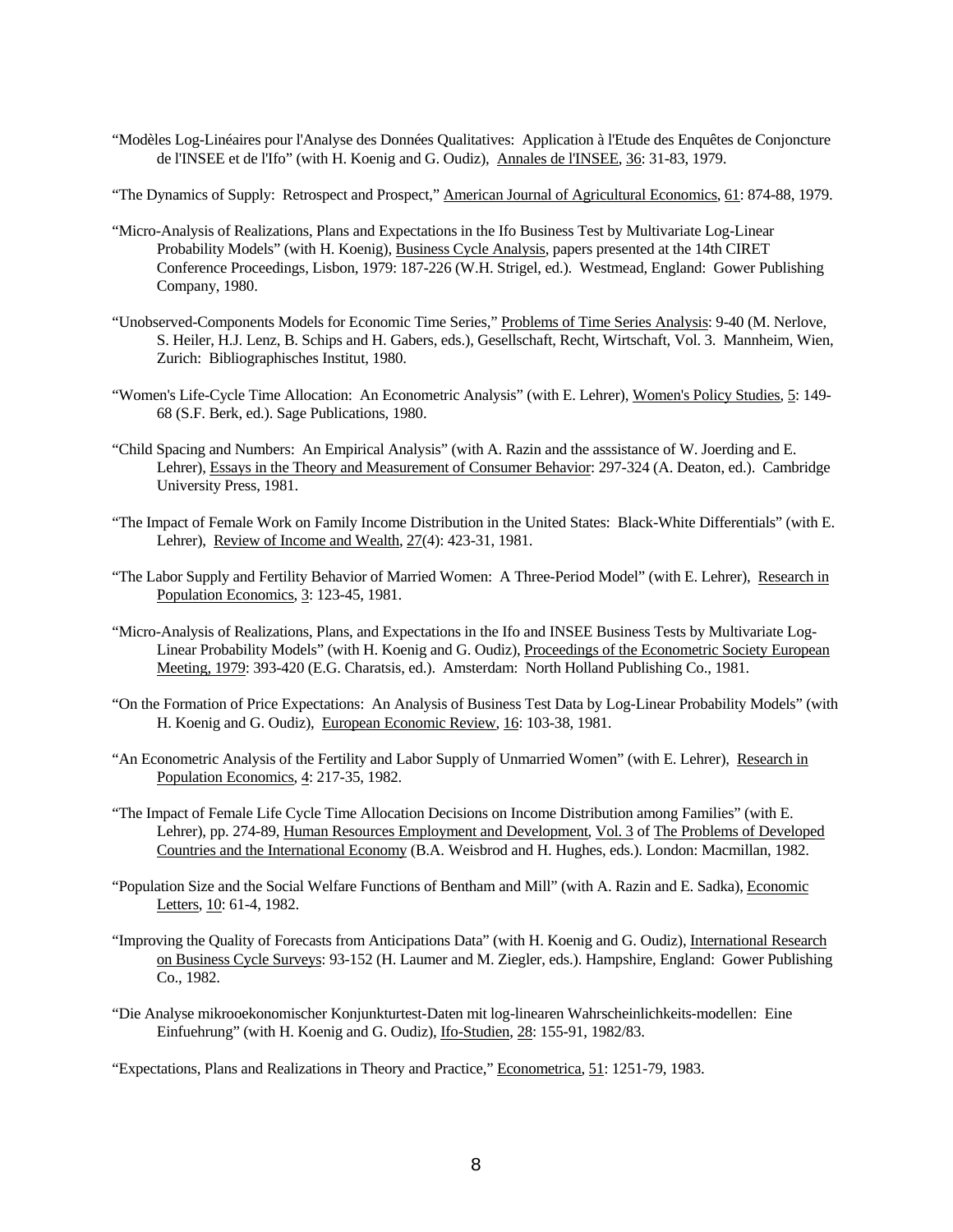- "Bequests and the Size of Population when Population is Endogenous" (with A. Razin and E. Sadka), Foerder Institute for Economic Research, Working Paper No. 20-82 (October 1982). Journal of Political Economy, 92: 527-31, 1984.
- "A Life-Cycle Analysis of Family Income Distribution" (with E. Lehrer), Economic Inquiry, 22: 360-74, 1984.
- "The Impact of Expected Child Survival on Husbands' and Wives' Desired Fertility in Malaysia: A Log-Linear Probability Model" (with E. Lehrer), Social Science Research, 13: 236-49, 1984.
- "Income Redistribution Policies with Endogenous Fertility" (with A. Razin and E. Sadka), Journal of Public Economics, 24: 221-30, 1984.
- "Investment in Human and Nonhuman Capital, Transfers among Siblings, and the Role of Government" (with A. Razin and E. Sadka), Foerder Institute for Economic Research, Working Paper No. 5-83 (February 1983). Econometrica, 52: 1191-8, 1984.
- "Response of Prices and Production to Unanticipated Demand Shocks" (with H. Koenig), Leading Indicators and Business Cycle Surveys: 349-84 (K.H. Oppenlaender and G. Poser, eds.). Hampshire: Gower Publications, 1984.
- "Time and Frequency Domain Estimation of Time Series Models" (with B.R. Pinto), Proceedings of the Business and Economic Statistics Section, American Statistical Association: 306-10, 1984.
- "A Recursive Log-Linear Probability Model of Production Plans and Price Anticipations: An Empirical Investigation for French and German Firms" (with H. Koenig), *Emploi-Chômage: Modelisation et Analyses Quantitatives* (D. Vitry and B. Marechal, eds.), Collection de l'Institut de Mathematique Economique, 28: 9-53. Librairie de l'Université, Dijon, 1984.
- "The 'Old Age Security Hypothesis' Reconsidered" (with A. Razin and E. Sadka), Foerder Institute for Economic Research, Working Paper No. 45-82 (February 1983). Journal of Development Economics, 18: 243-52, 1985.
- "Population Size: Individual Choice and Social Optima" (with A. Razin and E. Sadka), Foerder Institute for Economic Research, Working Paper No. 24-83 (June 1983). Quarterly Journal of Economics, 100: 321-34, 1985.
- "Deterrence and Delinquency: An Analysis of Individual Data" (with C. Montmarquette and the assistance of P. Forest), Journal of Quantitative Criminology, 1: 37-58, 1985.
- "Seasonal and Cyclical Variations in Relationships among Expectations, Plans and Realizations in Business Test Surveys" (with H. Koenig), Economic Papers, Commission of the European Communities, Directorate General for Economic and Financial Affairs, No. 38, 1985.
- "Sales, Production and Prices: The Consistency of Plans, Expectations and Realizations of Mexican Firms" (with M. Zepeda Payeras), Proceedings of the 17th CIRET Conference, 499-530. Aldershot, England: Gower Publishing, 1986.
- "Female Labor Force Behavior and Fertility in the United States" (with E. Lehrer), Annual Review of Sociology, 12: 181-204, 1986.
- "Price Flexibility, Inventory Behavior, and Production Responses" (with H. Koenig), Equilibrium Analysis: Essays in Honor of Kenneth J. Arrow, Vol. II: 179-218 (W.P. Heller, R.M. Starr and D.A. Starrett, eds.). New York: Cambridge University Press, 1986.
- "Endogenous Population with Public Goods and Malthusian Fixed Resources: Efficiency or Market Failure" (with A. Razin and E. Sadka), International Economic Review, 27: 601-9, 1986.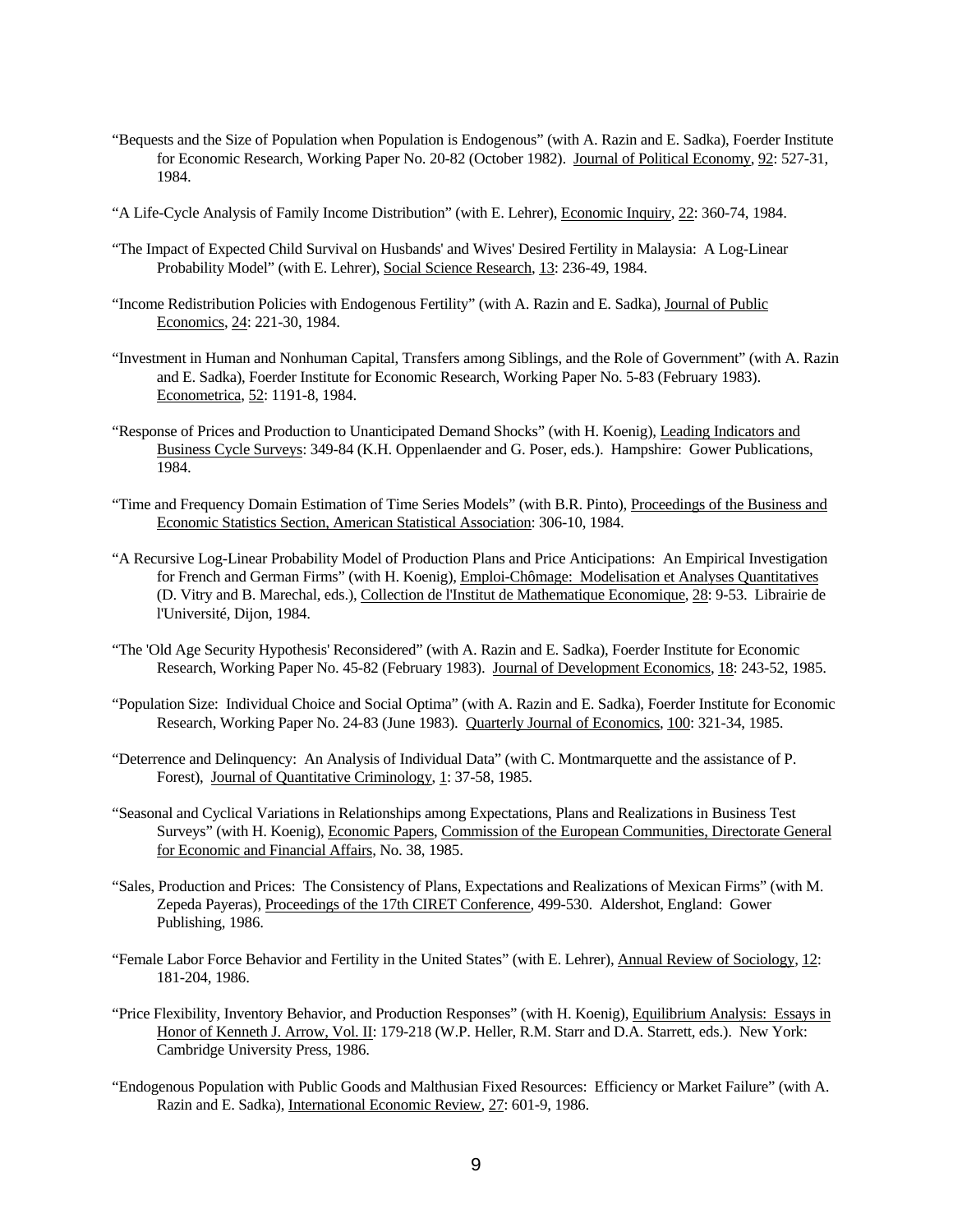- "Multivariate Log-Linear Probability Models in Econometrics" (with S.J. Press), Advances in Statistical Analysis and Statistical Computing: Theory and Applications, 1: 117-71 (R.S. Mariano, ed.). Greenwich, CT: JAI Press, 1986.
- "Some Welfare Theoretic Implications of Endogenous Fertility" (with A. Razin and E. Sadka), International Economic Review, 27: 1-31, 1986.
- "Tamaño de Población Socialmente Optimo" (with A. Razin and E. Sadka), Cuadernos de Economía, 23(68): 3-23, 1986.
- "Demand Expections, Production Plans, Prices and Inventories, Report on Analysis of Data from the Inchiesta Congiunturale of the ISCO" (with B. Chizzolini, and L. Pupillo), Rassegna di Lavori dell'ISCO, Instituto Nazionale per lo Studio della Congiuntura,3(8), 1986.
- "Estimation" (with F.X. Diebold), The New Palgrave: A Dictionary of Economics, 2: 192-5 (J. Eatwell, M. Milgate and P. Newman, eds.). London: Macmillan Press, Ltd., 1987.
- "Liu, Ta-Chung," The New Palgrave: A Dictionary of Economics, 3: 218 (J. Eatwell, M. Milgate and P. Newman, eds.). London: Macmillan Press, Ltd., 1987.
- "Time Series Analysis" (with F.X. Diebold), The New Palgrave: A Dictionary of Economics, 4: 646-52 (J. Eatwell, M. Milgate and P. Newman, eds.). London: Macmillan Press, Ltd., 1987.
- "Autoregressive and Moving-Average Time-Series Processes" (with F.X. Diebold), The New Palgrave: A Dictionary of Economics, 1: 153-58 (J. Eatwell, M. Milgate and P. Newman, eds.). London: Macmillan Press, Ltd., 1987.
- "An Analysis of Rubber Supply in Sri Lanka" (with M.J. Hartley and R.K. Peters), American Journal of Agricultural Economics, 69: 755-62, 1987.
- "Saisonale und konjunkturelle Komponenten in der Beziehung zwischen Erwartungen, Plaenen und Realisationen in Konjunkturtests" (with H. Koenig), Ifo-Studien, 33(3): 161-193, 1987.
- "Factor Structure in a Multivariate ARCH Model of Exchange Rate Fluctuations" (with F.X. Diebold), Proceedings of the Second International Tampere Conference in Statistics: 429-38 (T. Pukkila and S. Puntanen, eds.). Department of Mathematical Sciences, University of Tampere, 1987.
- "The Use of Modern Inputs in the Agricultural Sectors of Developing Countries: The Case of Brazil," Proceedings of the International Economic Association Meeting in New Delhi. Greencourt, 1988.
- "Seasonality in Surveys: A Comparison of Belgian, French and German Business Tests" (with E. Ghysels), European Economic Review, 32: 81-99, 1988.
- "Analysis of Business-Test Survey Data by Means of Latent-Variable Models," Theoretische und angewandte Wirtschaftsforschung. Heinz Koenig zum 60. Geburtstag: 241-59 (W. Franz, W. Gaab and J. Wolters, eds.). Berlin-Heidelberg: Springer-Verlag, 1988.
- "Population Policy and Individual Choice." Invited Lecture at the First Annual Conference of the European Society for Population Economics, Rotterdam, 1987. Journal of Population Economics, 1: 17-31, 1988.
- "Modernizing Traditional Agriculture," Occasional Paper Series, No. 16, International Center for Economic Growth. San Francisco: Institute for Contemporary Studies, 1988.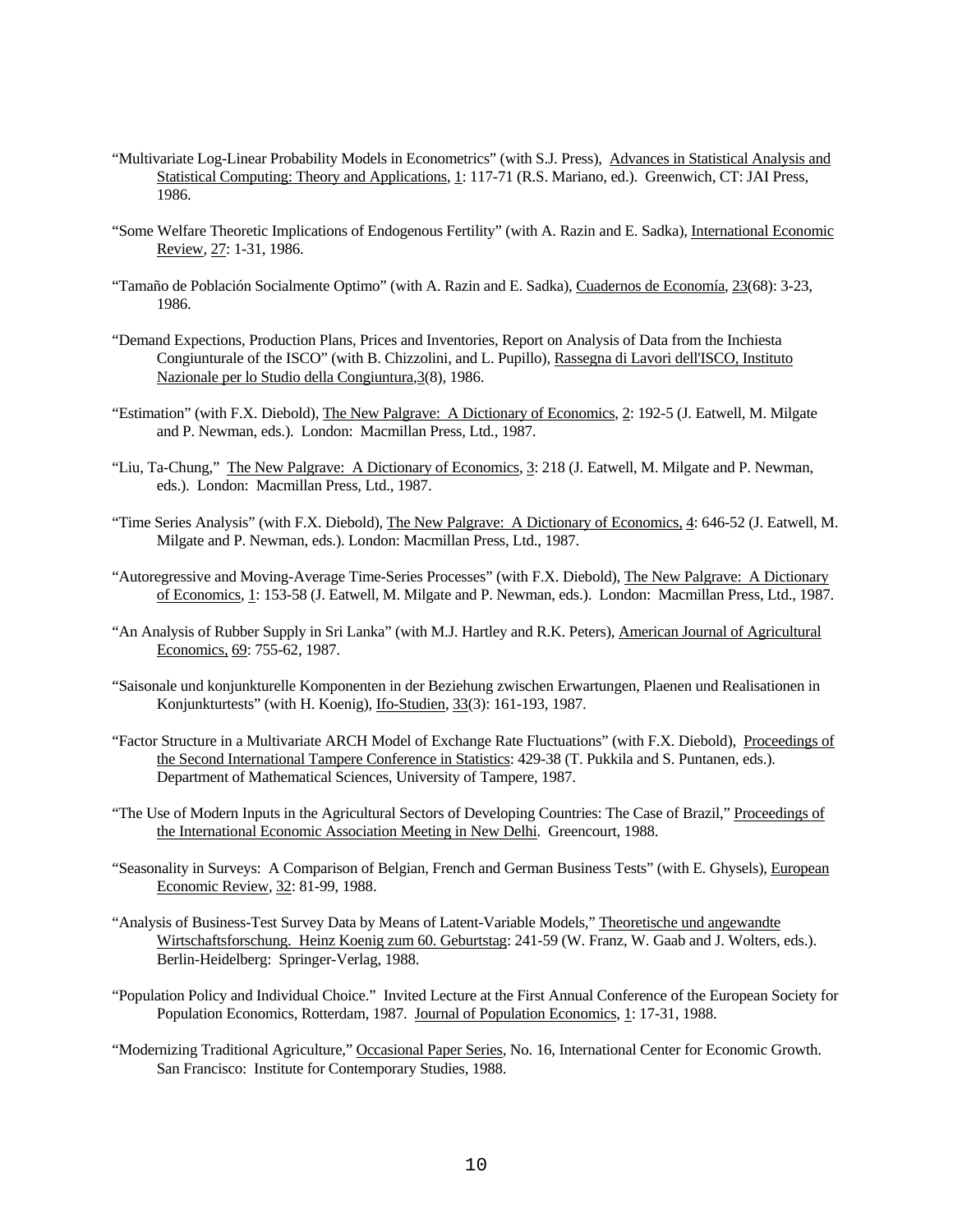- "Price and Production Adjustments of British and Italian Industrial Firms" (with B. Chizzolini, L. Pupillo, and D.R. Ross), Proceedings of the 19th CIRET Conference: 285-304. Aldershot, England: Gower Publishing, 1988.
- "Expectations, Plans and Realizations of the U.S. Manufacturing Firms: Results from the New Dun & Bradstreet Survey" (with J.W. Duncan, and D.R. Ross), Proceedings of the 19th CIRET Conference: 305-32. Aldershot, England: Gower Publishing, 1988.
- "Evidence from the Belgian Business Tests on Seasonal Instability of Relationships among Responses" (with E. Ghysels), Proceedings of the 19th CIRET Conference: 379-99. Aldershot, England: Gower Publishing, 1988.
- "A Bequest Constrained Economy: Welfare Analysis" (with A. Razin and E. Sadka), National Bureau of Economic Research Working Paper Series #2779, 1988; Journal of Public Economics, 37: 203-20, 1988.
- "Biases in Dynamic Models with Fixed Effects" (with John J. Beggs), *Economics Letters, 26:* 29-31, 1988.
- "The Dynamics of Exchange Rate Volatility: A Multivariate Latent Factor ARCH Model" (with F.X. Diebold), Journal of Applied Econometrics, 4, 1-21, 1989.
- "Socially Optimal Population Size and Individual Choice" (with A. Razin and E. Sadka), Economic Theory of Optimal Population: 19-38 (K.F. Zimmermann, ed.). Berlin-Heidelberg: Springer-Verlag, 1989.
- "The Nature and Significance of the Inventory and Order-Backlog Appraisals in Business-Test Surveys," Progress in Inventory Research: 101-109 (A. Chikan, ed.). Budapest: Akademiai Kiado, 1989.
- "Swiss Inventory Investment Behavior: A Recursive Simultaneous Equations Model" (with R. Etter and D. Willson), Business Cycle Surveys with Special Reference to Pacific Basin Economies: 307-342 (K.H. Oppenlaender and G. Poser, eds.) Aldershot: Avebury, 1990.
- "Unit Roots in Economic Time Series: A Selective Survey" (with F.X. Diebold), Advances in Econometrics, Vol. 8: Co-Integration, Spurious Regressions, and Unit Roots: 3-69 (T.B. Fomby and G.F. Rhodes, eds.). Greenwich, CT: JAI Press, 1990.
- "Trygve Haavelmo: A Critical Appreciation," Scandinavian Journal of Economics, 92: 17-24, 1990.
- "Von Thuenen's Model of the Dual Economy," Journal of Economics / Zeitschrift für Nationalökonomie, 54: 97-123, 1991.
- "Population and the Environment: A Parable of Firewood and Other Tales" (inaugural Frederick V. Waugh Memorial Lecture, AAEA, 7 August 1991). American Journal of Agricultural Economics, 73: 1334-1347, 1991.
- "A Reinterpretation of Direct Tests of Forecast Rationality Using Business Survey Data," (with B. Horvath and D. Willson). Proceedings of the 20th CIRET Conference: 131-154 (K.H. Oppenlaender and G. Poser, eds.) Aldershot: Avebury, 1992.
- "Comprehensive income taxation, investments in human and physical capital, and productivity" (with Assaf Razin and Efraim Sadka and Robert K. von Weizsäcker), Journal of Public Economics, 50: 397-406, 1993.
- "The Importance of Seasonality in Inventory Models" (with D. Ross and D. Willson). Journal of Econometrics, 55: 105-128, 1993.
- "Procreation, Fishing and Hunting: Problems in the Economics of Renewable Resources and Dynamic Planar Systems." American Journal of Agricultural Economics, 74: 59-71, 1993.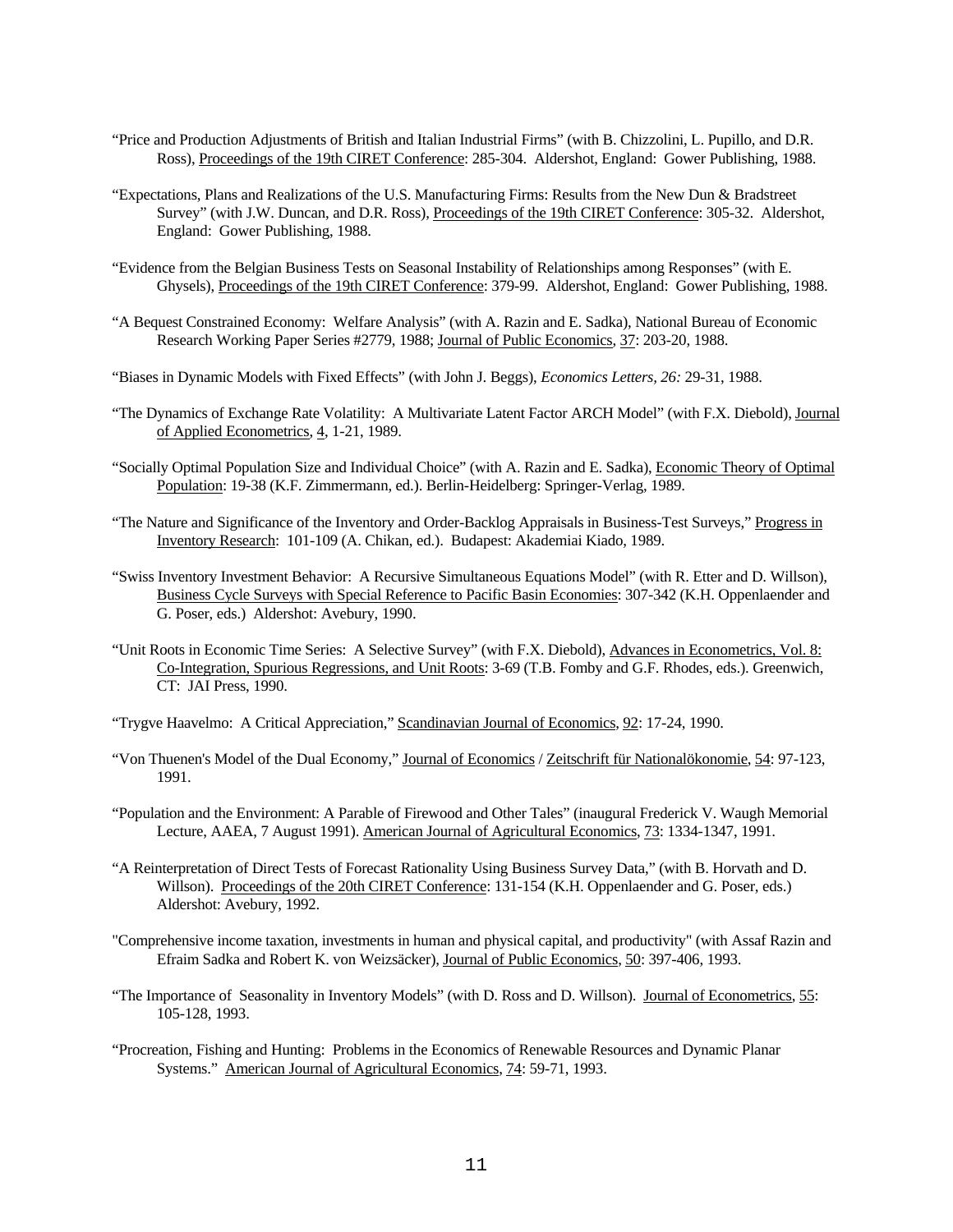- "Le développement de l'agriculture, la croissance de la population et l'environnement." *L'Actualité économique, 70:*359-381*,* décembre 1994.
- "Expectations: Are They Rational, Adaptive, or Naive? An Essay in Simulation-Based Inference," (with T. Scheurmann). Pp. 354-381 in G.S. Maddala, P.C.B.Phillips, and T. N. Srinivasan, eds., *Advances in Econometrics and Quantitative Economics.* Oxford: Basil Blackwell, 1995.
- "Hedonic Price Functions and the Measurement of Preferences: The Case of Swedish Wine Consumers." *The European Economic Review*, *39:* 1697-1716, 1995.
- "Formulation and Estimation of Econometric Models for Panel Data" (with P. Balestra). The Econometrics of Panel Data: 3-22, Second Revised Edition (L. Matyas and P. Sevestre, eds.). Norwell, MA: Kluwer Academic Publishers, 1996. A revised and expanded version of the essay published in the first edition in 1992.
- "Reflections on the Economic Organization of Agriculture: Traditional, Modern and Transitional." In J.J. Lafont, ed., *Agricultural Markets: Mechanisms, Failures, and Regulation.* Amsterdam: North-Holland Pub. Co., 1996.
- "Reflections on Agricultural Development, Population Growth and the Environment." In M. G, Quibria and J. M. Dowling, *Current Issues in Economic Development: An Asian Perspective.* New York: Oxford University Press, 1996, pp.299-347.
- "Growth Models with Endogenous Population: A General Framework," (with L. K. Raut). pp. 1117-1174 in *The Handbook of Family and Population Economics*, ed. by M.R. Rosenzweig and O. Stark. New York: Elsevier Scientific Publishers, 1997.
- "Endogenous Fertility and the Environment: A Parable of Firewood" (with A. Meyer). In P. Dasgupta and K.-G. Mäler, eds., *The Environment and Emerging Development Issues,* New York: Oxford University Press, 1997.
- "Some Econometric Implications of Learning," with B. Horvath. In *Festschrift Oppenländer,* ed. By G. Poser, E. Helmstädtler, and H. J. Ramser. Berlin: Duncker and Humblot, 1997.
- "Quasi-Rational Expectations, An Alternative to Fully Rational Expectations: An Application to Modeling U.S. Beef Cattle Supply" (with I. Fornari). *Journal of Econometrics, 83:* 129 - 161, 1998.
- "Transforming Economics: Theodore W. Schultz, 1902 1998, In Memoriam." *The Economic Journal*, *109:* F726- F748, 1999.
- "Properties of Alternative Estimators of Dynamic Panel Models: An Empirical Analysis of Cross-Country Data for the Study of Economic Growth." Pp. 136 - 170 in C. Hsiao, K, Lahiri, L-F. Lee, and M. H. Pesaran, *Analysis of Panels and Limited Dependent Variable Models.* Cambridge University Press, 1999.
- "Likelihood Inference for Dynamic Panel Models." *Annales d'Economie et Statistique,55 56:* 1 41, 1999.
- "Growth Rate Convergence, Fact or Artifact? An Essay on Panel Data Econometrics." Pp. 3-34 in J. Krishnakumar and E. Ronchetti, eds., *Panel Data Econometrics: Future Directions,* Amsterdam: North-Holland, 2000.
- "Slametans and Sheep: Saving and Small Ruminants in Semi-Subsistence Agriculture in Indonesia," (with Tjeppy D. Soedjana) *Indonesian Agricultural Research and Development Journal, 21:*27 – 35, 1999.
- "Expectations, Information and Dynamics," (with David A. Bessler), pp. 155-206 in *Handbook of Agricultural Economics, Vol. I,* ed. by Bruce Gardner and Gordon Rausser. Amsterdam: Elsevier Science, 2001.

"Zvi Griliches, 1930-1999: A Critical Appreciation," *Economic Journal, 111:* 422 - 448, June, 2001.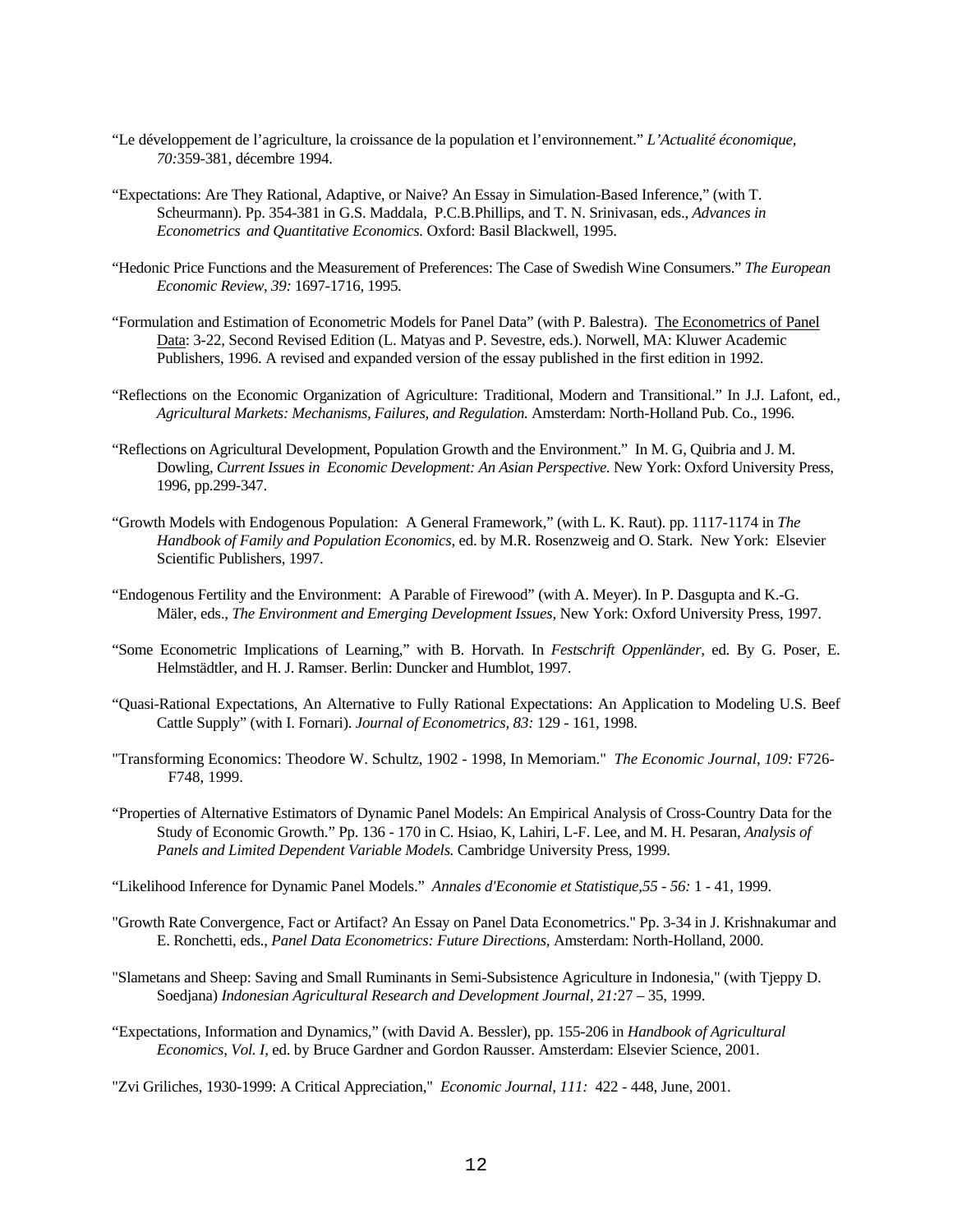- "Zvi Griliches, September 12, 1930 November 4, 1999," *Biographical Memoirs of the National Academy of Sciences of the United States of America, 79*, 2001.
- "On the Numerical Accuracy of Mathematica 5.0 for Doing Linear and Nonlinear Regression," *The Mathematica Journal*, *9*: 824-851, 2004.
- "Programming Languages: A Short History for Economists," *Journal of Economic and Social Measurement, 29:* 189-203, 2005.
- "The Role of Agriculture in General Economic Development: A Reinterpretation of Jorgenson and Lewis," pp. 145-167 in Tran Van Hoa, ed., *Advances in Household Production, Macroeconomic Policy and Consumer's Behaviour,* Ashgate, 2005.

"Panel data analysis—advantages and challenges," TEST, 16: 42-46 (2007)

- "Time Series Analysis" (with Frank Diebold and Lutz Kilian), in Steven Durlauf and Lawrence Blume, eds., New Palgrave Dictionary of Economics, 2nd. ed., Palgrave Macmillan, 2008.
- \*"Introduction," with P. Sevestre and P. Balestra, pp. 1-23 in P. Sevestre and L. Mátyás (eds.), *The Econometrics of Panel Data: Fundamentals and Recent Developments in Theory and Practice*, Series: Advanced Studies in Theoretical and Applied Econometrics , Vol. 46, New York, 2008.
- "Cobwebs," forthcoming in *Famous Figures and Diagrams in Economics*, edited by Mark Blaug and Peter Lloyd, Edward Elgar

# **C. Notes and Reviews**

"A Note on Long-Run Automobile Demand," Journal of Marketing, 22: 57-64, 1957.

Mathematical Economics, by R.G.D. Allen. Agricultural Economics Research, 9: 112-3, 1957.

"Technical Notes to Chapter 6," Report of the Subcommittee on Antitrust and Monopoly, U.S. Senate, on Administered Prices in the Automobile Industry: 184-94. Washington: U.S. Government Printing Office, 1958.

A Theory of the Consumption Function, by Milton Friedman. Journal of Farm Economics, 40: 163-4, 1958.

- Introduction to Mathematical Economics, by D.W. Bushaw and R.W. Clower. Agricultural Economics Research, 10: 54, 1958.
- "On Long-Run Automobile Demand: A Reply," Journal of Marketing, 23: 415-6, 1958.
- "A Note on Expectations and Stability" (with K.J. Arrow), Econometrica, 26: 297-305, 1958.

"On the Nerlove Estimate of Supply Elasticity: A Reply," Journal of Farm Economics, 40: 723-8, 1958.

- Games and Decisions, by R.D. Luce and H. Raiffa. Journal of Political Economy, 66: 550-1, 1958.
- Three Essays on the State of Economic Science, by T.C. Koopmans. Journal of Business, 32: 85-6, 1959.
- Studies in the Mathematical Theory of Inventory and Production, by K.J. Arrow, S. Karlin and H. Scarf. Agricultural Economics Research, 11: 92-93, 1959.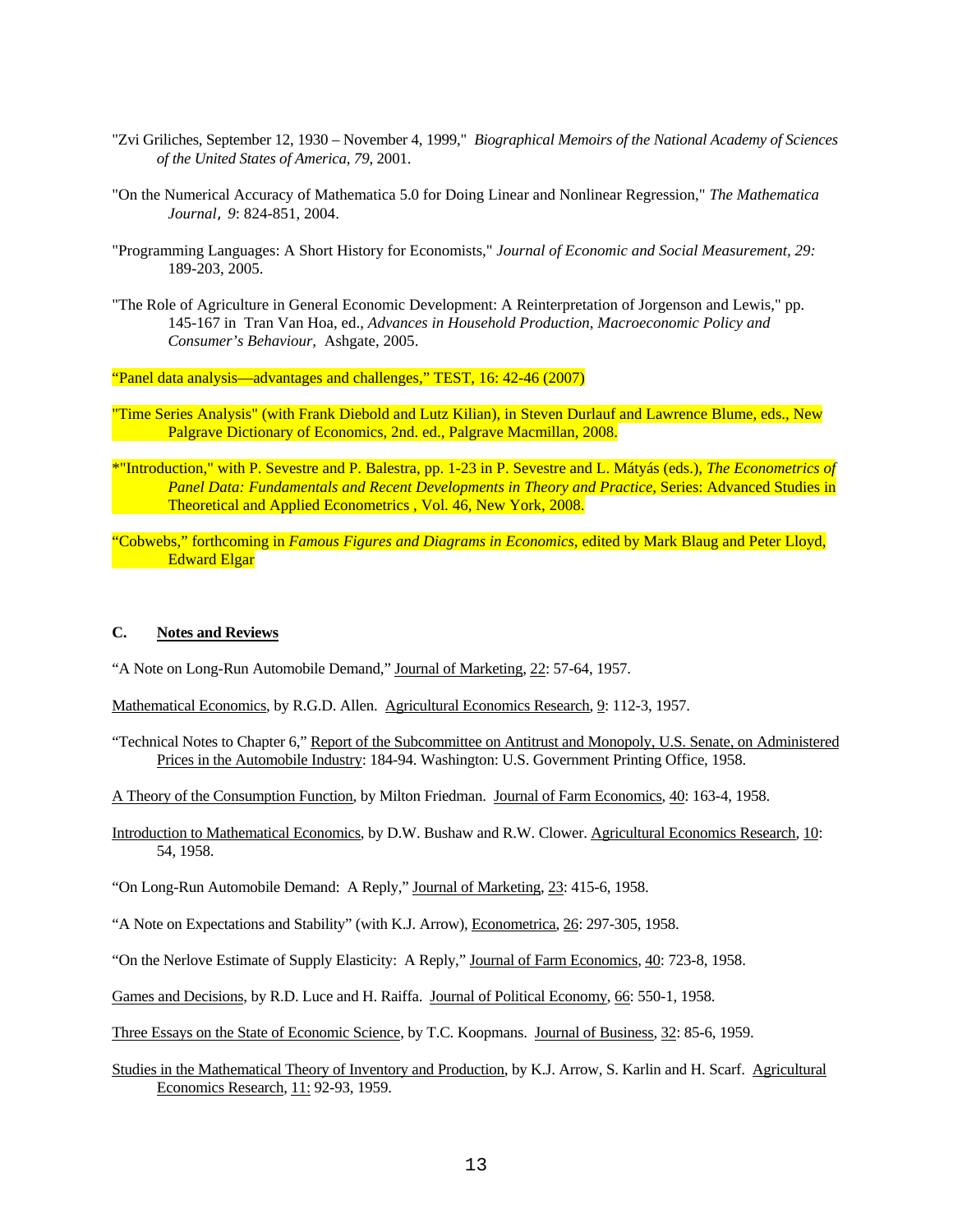- Microeconomic Theory, A Mathematical Approach, by J.M. Henderson and R.E. Quandt. Journal of Farm Economics, 41: 469-72, 1959.
- "On the Efficiency of the Coal Industry," Journal of Business, 32: 271-78, 1959.
- Linear Programming and Economic Analysis, by R. Dorfman, P.A. Samuelson, and R.M. Solow. Journal of Business, 32: 85-86, 1959.
- "On the Estimation of Long-Run Elasticities: A Reply," Journal of Farm Economics, 41: 632-40, 1959.
- "The Market Demand for Durable Goods: A Comment," Econometrica, 28: 132-42, 1960.
- "Professor Suits on Automobile Demand," Review of Economics and Statistics, 42: 102-5, 1960.
- A Time Series Analysis of Inter-Industry Demands, by K.J. Arrow and M. Hoffenberg. American Economic Review, 50: 182-6, 1960.
- Economic Forecasts and Policy, first edition, by H. Theil. Journal of Political Economy, 68: 190-1, 1960.
- Mathematical Methods and Theory in Games, Programming, and Economics, by S. Karlin. Journal of Political Economy, 48: 637-9, 1960.
- "Consumption, Saving, and Income: Discussion," American Economic Review, 50: 618-22, 1960.
- "Frontiers in Uncertainty Theory: Discussion," American Economic Review, 51: 190-3, 1961.
- "On the Use of Adaptive Expectations in Stability Analysis: A Reply," Quarterly Journal of Economics, 75: 335-8, 1961.
- Econometric Essays in Honor of Ragnar Frisch, by R. Strotz and E. Malinvaud (eds.). American Economic Review, 51: 402-4, 1961.
- Aggregation in Economic Analysis: An Introductory Survey, by H.A.J. Green. Journal of the American Statistical Association, 1311-2, 1962.
- "A New Look at Seasonal Adjustment: Discussion," Proceedings, Economic and Social Statistics Section, American Statistical Association, 214-6, 1964.
- Methodes Statistiques de l'Econometrie, by E. Malinvaud. American Economic Review, 54: 795-8, 1964.
- "A New National Econometric Model: Discussion," American Economic Review, Papers and Proceedings, 55: 73-4, 1965.
- The Management of the British Economy, 1945-60, by J.C.R. Dow. Journal of the American Statistical Association, 60: 1239-40, 1965.
- "Railroads and American Economic Growth," Journal of Economic History, 26: 107-15, 1966.

Capital in Agriculture, by A.S. Tostlebe. Journal of Political Economy, 66: 268, 1968.

- The Brookings Model: Some Further Results, by J. Duesenberry, G. Fromm, L. Klein and E. Kuh (eds.). Kyklos, 23: 147-50, 1970.
- "A Note on Error-Components Models," Econometrica, 39: 383-96, 1971.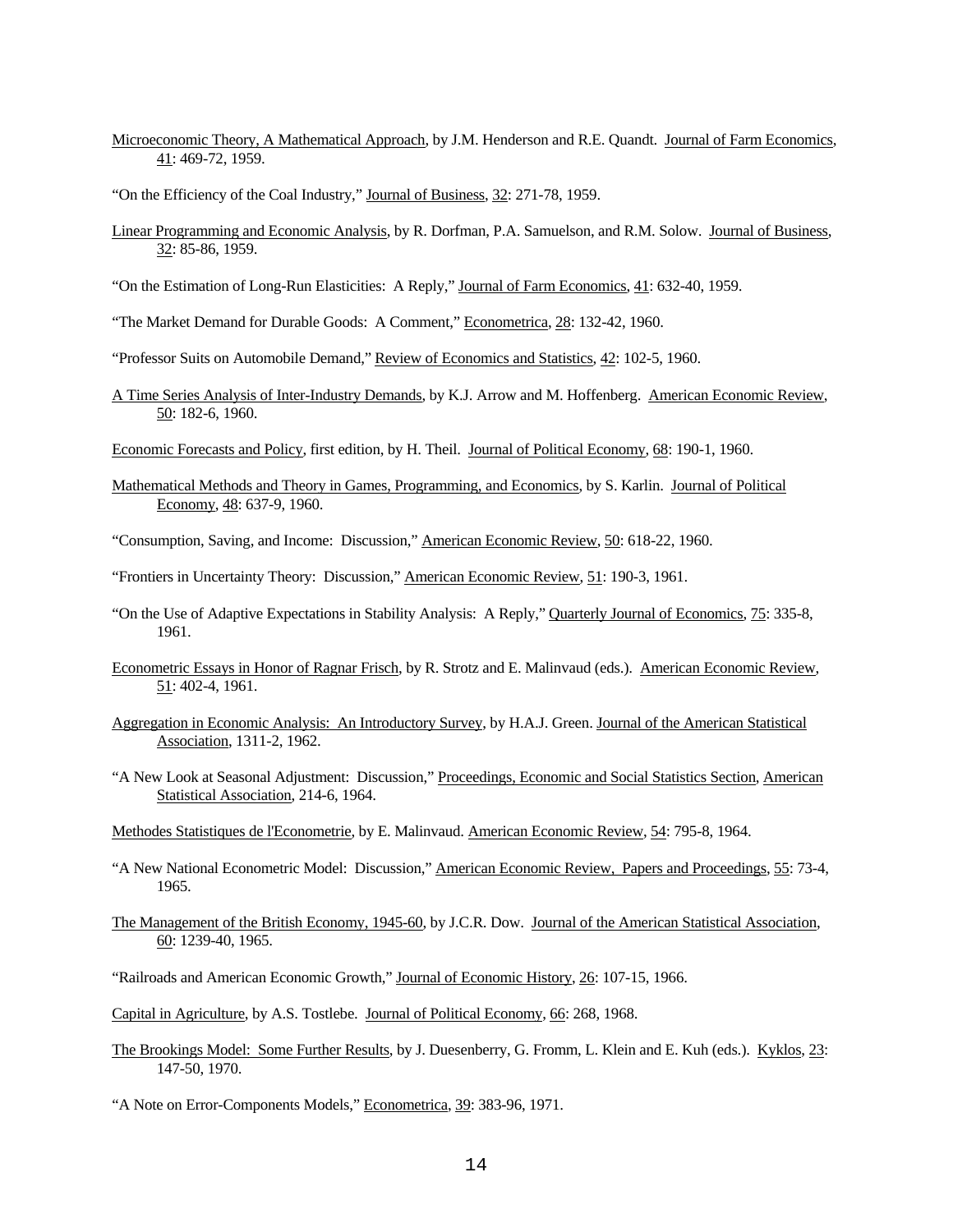Time Series Analysis, Forecasting and Control, by G.E.P. Box and G.M. Jenkins. Journal of Business, 44: 455-8, 1971.

Sex in the Market Place: American Women at Work, by J. Kreps. Journal of Political Economy, 81: 248-9, 1973.

- New Commodities and Consumer Behavior, by D.S. Ironmonger; and Consumer Demand: A New Approach, by K. Lancaster. Journal of Political Economy, 83: 1084-9, 1975.
- Applied Consumption Analysis, by L. Phlips. Kyklos, 28: 936-8, 1975.
- Foundations of Econometrics, by A. Madansky. Kyklos, 30: 556-8, 1977.
- Discrete Multivariate Analysis: Theory and Practice, by Y.M.M. Bishop, S.E. Fienberg and P.W. Holland, with the collaboration of R.J. Light and F. Mosteller (with S.J. Press). Bulletin of the American Mathematical Society, 84: 470-80, 1978.
- Comments on "A Use of Index Models in Macroeconomic Forecasting," by R. Litterman, pp.275-76, Proceedings of ASA-CENSUS-NBER Conference on Applied Time Series Analysis of Economic Data, Washington, D.C., U.S. Bureau of the Census, Economic Research Report ER-5, 1983.
- "Agricultural Economics, Contributions: Discussion," American Journal of Agricultural Economics, 68(2): 397-8, 1986.
- "Partha Dasgupta on *An Inquiry into Well-Being and Destitution,"* Population and Development Review, 21: 405-412, 1995.
- "Richard Posner on *Aging and Old Age.*" *Zeitschrift für Nationalökonomie,* 65: 218 223, 1997.

### **D. Unpublished; Work in Progress**

In progress or abandoned:

- "Regional Growth in Indonesia," with Jinkyo Suh and Jorge Garcia-Garcia. 1996
- "In and Out of Africa, July 27 August 23, 1996: A Journal" 1997. Available via my homepage: <http://www.arec.umd.edu/mnerlove/p-mnerlove.htm>
- "Fruit and Vegetable Demand in a Wholesale Farmers Auction, " with J. K. Horowitz, K. McNew, and J. C. Hanson.1997.
- "Businessmen's Expectations Are Neither Rational nor Adaptive," with Til Schuermann.
- "Why Applied Research Workers are Interested in Problems of Aggregation" (with R.J. Foote), U.S. Department of Agriculture, 6 pp., 1957.
- "Embodiment and All That," Conference on Research on Income and Wealth. New York, October, 1965.
- "The 'New Home Economics': On Innovation and Change in the Social Sciences," February, 1972; revised as "Innovation and Change in the Social Sciences and the New Home Economics," May, 1972.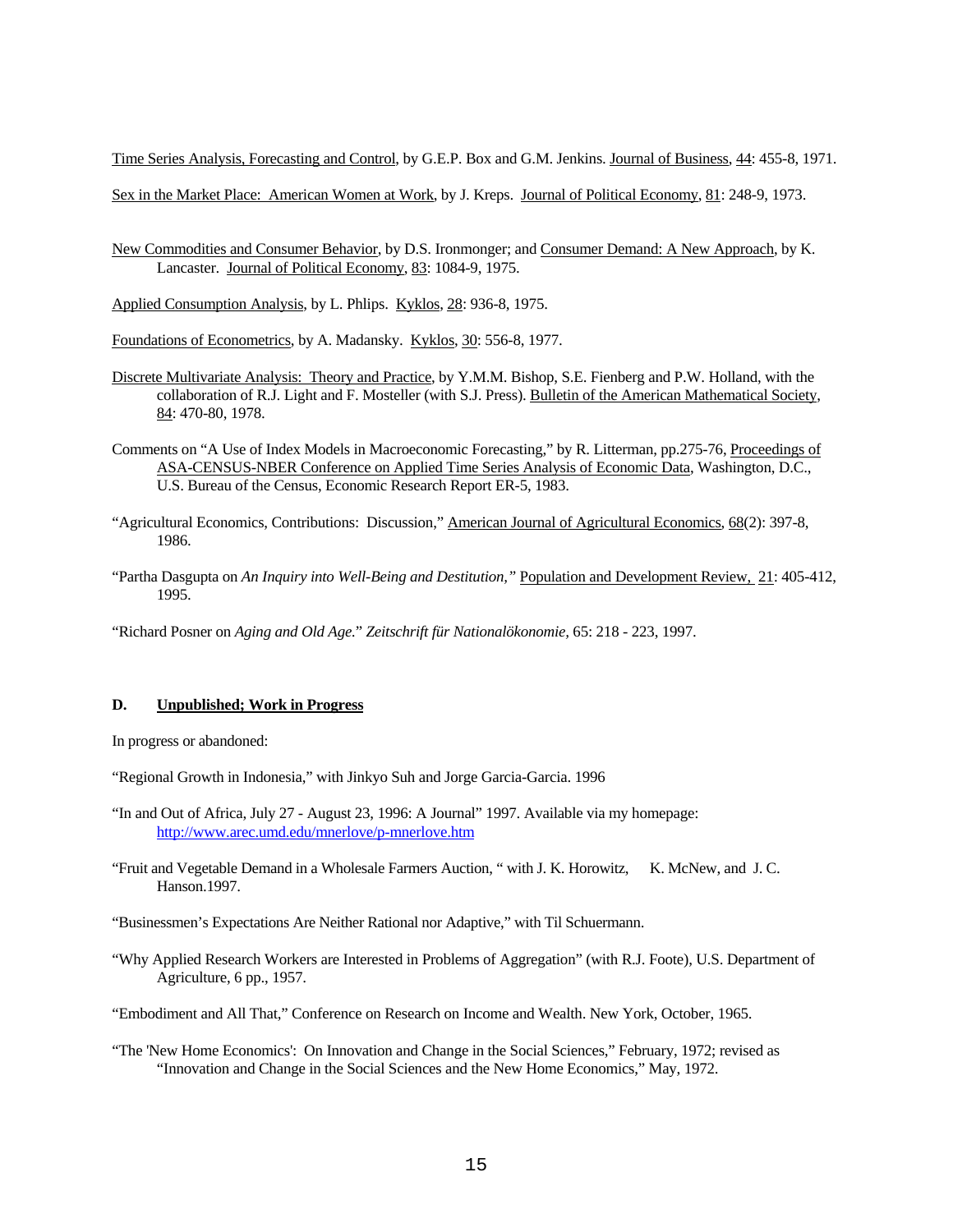- "Should the Federal Government Support Basic Research in Economics?", presented at the Round Table Discussion on Federal Support of Research in Economics at the American Economic Association Meetings in Toronto, December, 1972.
- "Multivariate Log-Linear Probability Models for the Analysis of Qualitative Data" (with S.J. Press), Discussion Paper No. 1, Center for Statistics and Probability, Northwestern University, 1976.
- "Female Labor Supply Behavior Over the Life Cycle: An Econometric Study" (with E. Lehrer), Center for Mathematical Studies in Economics and Management Science, Northwestern University, 1979.
- "A Child Quality Measure: Formulation and Test of a Micromodel" (with A. Razin), 1980.
- "A Framework for the Analysis of Adoption of New Techniques in Agriculture" (with I. Busom), presented at the XIX International Conference of Agricultural Economists, Málaga, August, 1985.
- "An Empirical Study of the Determinants of the Adoption of New Agricultural Inputs: Preliminary Results" (with I. Busom), presented at the Congress of the European Economic Association, Vienna, August, 1986.
- "Regional Differences in Responses to the New Dun & Bradstreet Survey of Quarterly Trends in U.S. Manufacturing" (with J.W. Duncan and D.R. Ross), Workshop Paper for CIRET 1987 Meeting, Zurich, 1987.
- "Income Distribution and Efficiency: The Role of Social Security" (with A. Razin, E. Sadka and R.K. von Weizsaecker), Discussion Paper, Sonderforschungsbereich 303, Rheinische Friedrich-Wilhelms-Universitaet Bonn.
- "Measurement Errors in Limited-Dependent Variable Models" (with R.S. Mariano, C.M. Reyes and P. Lim), presented at the Sixth World Congress of the Econometric Society, Barcelona, August, 1990.
- "Children: A Capital Good or a Base for Income Redistribution Policies" (with A. Razin and E. Sadka), prepared for the Conference, "Child, Family and Society," organized by the Commission of the European Community, Luxembourg, May 27-29, 1991. Working Paper No. 26-91, Foerder Institute for Economic Research.

"A Time-Series Model of the U.S. Cattle Industry, 1944-1991," with I. Fornari and H. Tanizaki, 1992.

- Four chapters of fourteen proposed of a book, *Agricultural Development, Population Growth and the Environment,* 1995.
- *Likelihood Inference in Econometrics* (replacing *Econometric Theory for Applied Econometricians*) (Manuscript was essentially complete in 1996, but I decided on the basis of the course I developed in the Fall of 1996 to reorient entirely the approach of the book..) Chapters 1 and 19 and part of Chapter 22 have been distributed to the Department. The remaining chapters are in various stages of completion.

#### **Material Prepared for Courses in the Department**

- *Likelihood Inference in Econometrics: Chapter 1:* "The Likelihood Principle," 45 pages.
- *Likelihood Inference in Econometrics: Chapter 19:* "Analysis of Panel Data," 53 pages.
- *Likelihood Inference in Econometrics: Chapter 22:* "Method of Moments and Simulation-Based Inference," Section 1, 19 pages plus Appendix A, "Random Number Generation," 17 pages and Appendix B, "A Primer on Integration," 42 pages, completed.
- *Notes for a Short Course on Monte Carlo, Bootstrapping and Estimation by Simulation in Econometrics: 1. Random Number Generation,* 8 pages;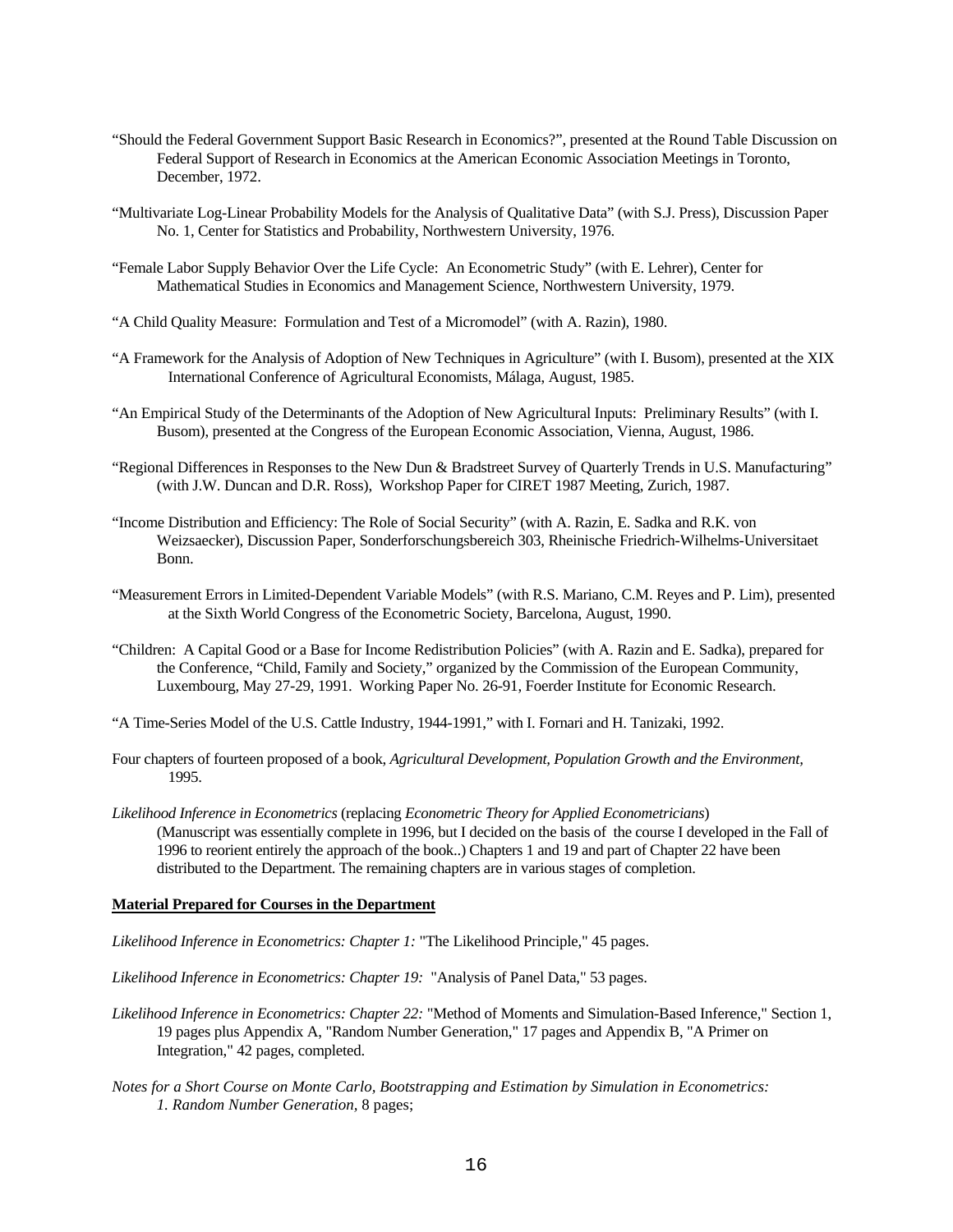- *2. Monte Carlo Methods,* 20 pages;
- *3. Bootstrapping,* 14 pages;
- *4. Estimation by Simulation* (in preparation).

# **TEACHING**

AREC 445: Agricultural Development, the Environment and Population Growth.Ssecond half is always a special topic. Here are the ones since 2005:

 Disease and Development Origins of Agriculture Development and the Environment Agricultural Development in Historical Perspective Agriculture and Human Evolution

AREC 699: Special Topics in Econometrics:

 Fall 2001,Computational Economics and Econometrics Fall 2003, Panel Data Econometrics. Fall, 2003, Nonparametric and Semi-parametric Econometrics Fall, 2005, Computational Statistics: Bootstrapping, Monte Carlo and Simulation

Here are the topics since 2005:

 Likelihood methods in statistics and econometrics; the EM Algorithm and its applications Bayesian Statistics and Econometrics Monte Carlo Methods, Bootstrapping, and Simulation of Stochastic Dynamic Systems Time Series Econometrics

Until 2004, August Mathematica Tutorial\*

Until 2008, Winter Term Matlab Tutorial

## **PROFESSIONAL ACTIVITIES**

Econometric Society: President, 1981; First Vice-President, 1980; Second Vice-President, 1979; Council 1963-66 and 1976-78; Chairman Program Committee, 1961 and 1975; Chairman, Frisch Medal Selection Committee, 1990; Chairman, 1990 Nominating Committee for Officers and Council.

International Economic Association: Chairman, Econometrics Section, 1989.

- American Economic Association: Executive Committee, 1977-79; Editorial Boards, American Economic Review, 1970-72, and Journal of Economic Literature, 1969-71; Nominating Committee, 1964.
- Director, Mathematical Social Science Board Summer Workshop on "Lags in Economic Behavior: Their Interpretation and Estimation," 1970.
- American Statistical Association: Associate Editor, Journal of the American Statistical Association, 1960-62; Advisory Committee to the U.S. Bureau of the Census, 1964-69; Advisory Committee to the Civil Aeronautics Board, 1966-68.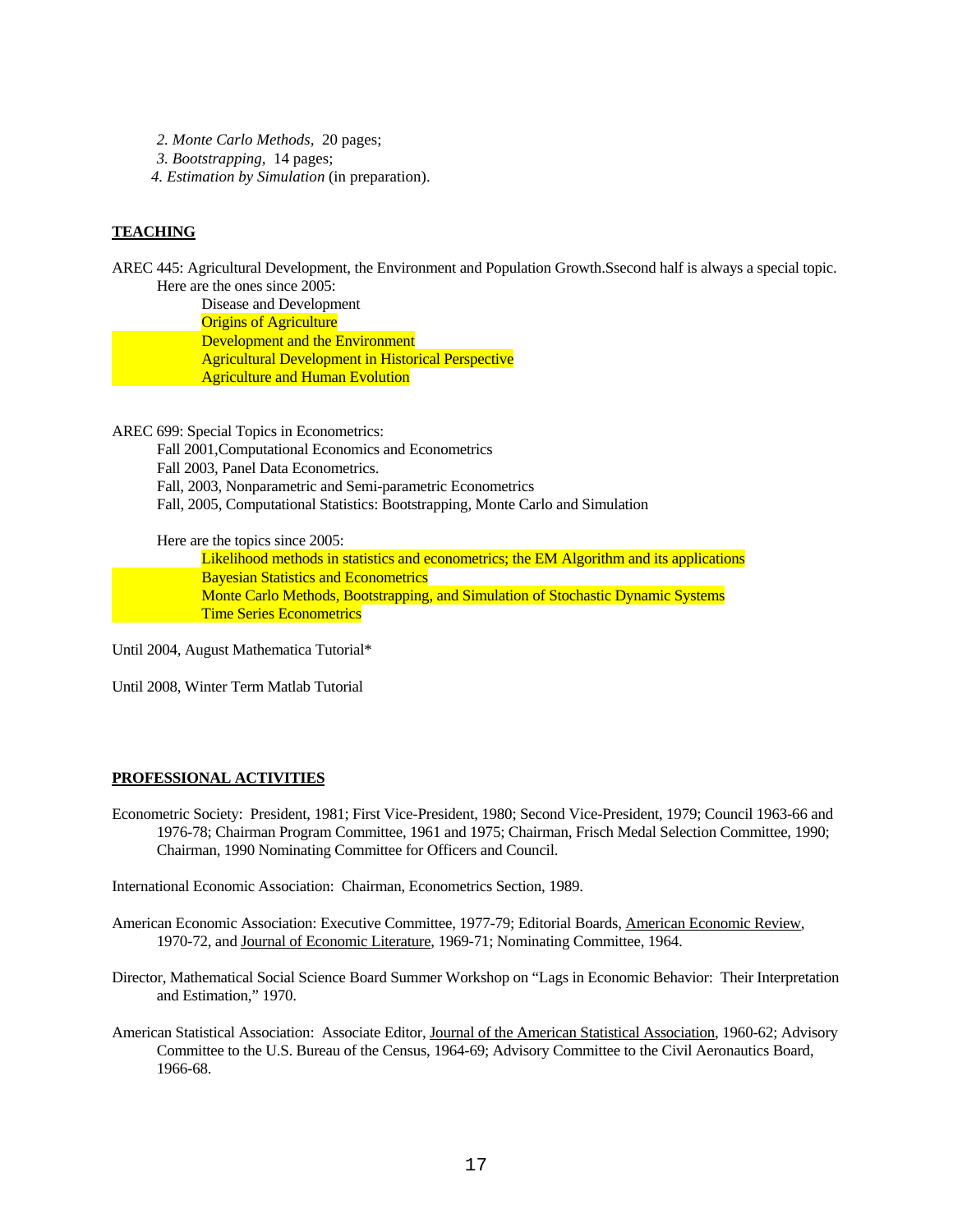#### **PANEL AND ADVISORY BOARD MEMBERSHIPS**

- \*Member, National Academy of Sciences/Ford Foundation Predoctoral Fellowships for Minorities Evaluation Panel, 2000- 2004
- \*Member Scientific Advisory Committee, International Conference on Panel Data, 1997 Present

\*Member Advisory Board, *Journal of Applied Econometrics,* 1990 - Present

\*Member at large, Class Membership Committee, Class V, National Academy of Sciences, 2002

- Council of Professional Associations on Federal Statistics, representative of the American Economic Association, 1997 - 1998
- Technical Advisory Committee, African Rural Social Sciences Research Networks Program, Winrock International, 1995-97

Social Science Research Council, Board of Directors and Programs and Policy Committee, 1982-84; Committee on Nominations, 1978-79.

National Academy of Sciences, Panel on Productivity Statistics, 1977-78; Committee on National Statistics, 1976-78; Committee on the Social Sciences in the National Science Foundation, 1975-76; Class Membership Committee, Member-at-Large, 1989.

National Institutes of Health, Population Research Study Section, 1974-77.

Rockefeller Foundation Program in Population Policy Research in Social Sciences, Law and Humanities, Selection Committee for Research Grants, 1974-75.

National Institute of Education, Consultant to Director, 1973.

Institute for Research on Poverty, Research Policy Board, Data Center, University of Wisconsin, 1972-73.

Committee for Economic Development, Task Force on Alternate Sources of College Financing, 1972.

Mathematical Social Sciences Board, Member 1974-77; previously, Advisory Panel in Economics, 1970-74.

Ford Foundation Division of Higher Education and Research, Selection Committee for Faculty Research Fellows in Economics, 1969-70; Selection Committee for Faculty Research Fellowships on the Role of Women in Society, 1974- 75.

National Science Foundation Advisory Panel in Economics, 1968-70; Alan T. Waterman Award Committee, 1977-79; Oversight Committee for Economics, 1983.

Advisory Committee of the American Statistical Association and the American Farm Economics Association to the United States Department of Agriculture on Agricultural Statistics, 1967.

Social Science Research Council Committee and American Farm Economics Association Committee on New Orientations in Agricultural Economics Research, 1959-62.

#### **CONSULTANCIES**

1981-86 Consultant, International Food Policy Research Institute, Washington, D.C.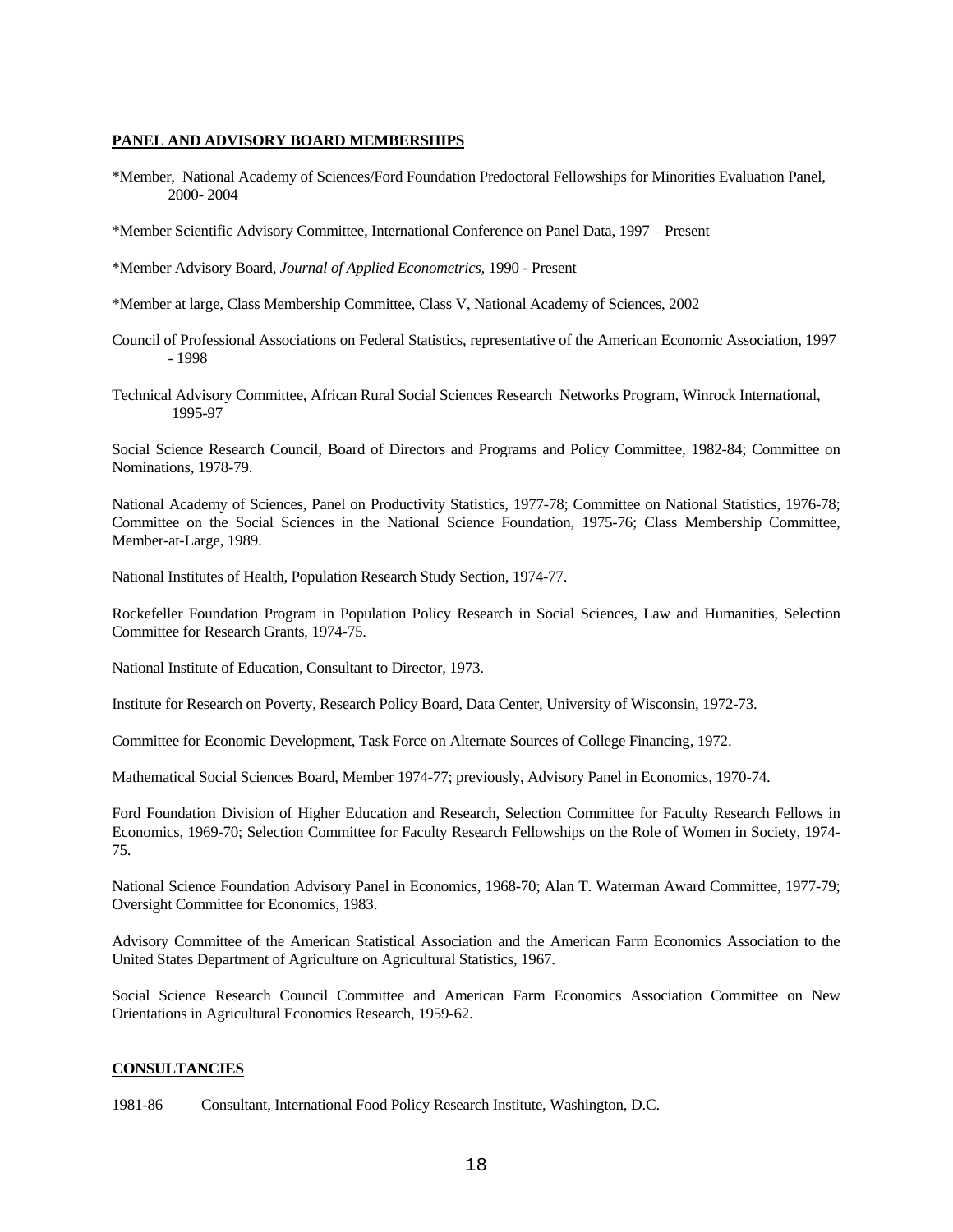- 1979-85 Consultant, The World Bank, Washington, D.C.
- 1959-89 Consultant, Economics Department, RAND Corporation

#### **HONORS AND AWARDS**

Honorary Fellow, Argentine Association of Political Economy, November 14, 2000

- Docteur Honoris Causa, de l'Université de Genève, June 16, 2000
- Dean Gordon Cairns Award, University of Maryland, College of Agriculture and Natural Resources, 2000
- Wilson H. Elkins Professor, University of Maryland, FY 1996
- Award of Merit for Excellence in Research, University of Maryland, College of Agriculture and Natural Resources, 1994
- Distinguished Fellow, American Agricultural Economics Association, 1993
- Frederick V. Waugh Memorial Lecture, Inaugural Lecture, American Agricultural Economics Association, August 1991, Manhattan, Kansas
- Fulbright Lectureship, Italy, 1987
- Doktor rer. pol. h.c., Universitaet Mannheim, 1982
- Member, National Academy of Sciences, 1979-
- W.K. Kellogg Foundation, 50th Anniversary Lecture, American Agricultural Economics Association, 1979
- Fellow, John Simon Guggenheim Memorial Foundation, 1978-79
- Mahalanobis Memorial Medal, International Award, Indian Econometric Society, 1975; Mahalanobis Memorial Lecturer, 1975-76
- Senior Postdoctoral Fellow, National Science Foundation, 1971-72
- Fellow, American Academy of Arts and Sciences, 1971-
- Henry Schultz Lecture, Second World Congress of the Econometric Society, Cambridge, England, 1970
- John Bates Clark Medal, American Economic Association, 1969
- Fellow, American Statistical Association, 1964-
- Ford Faculty Research Fellow in Economics, Stanford University, 1963-64
- Fulbright Research Grantee and John Simon Guggenheim Memorial Foundation Fellow, Econometric Institute, Rotterdam, The Netherlands, 1962-63

Fellow, Econometric Society, 1960-